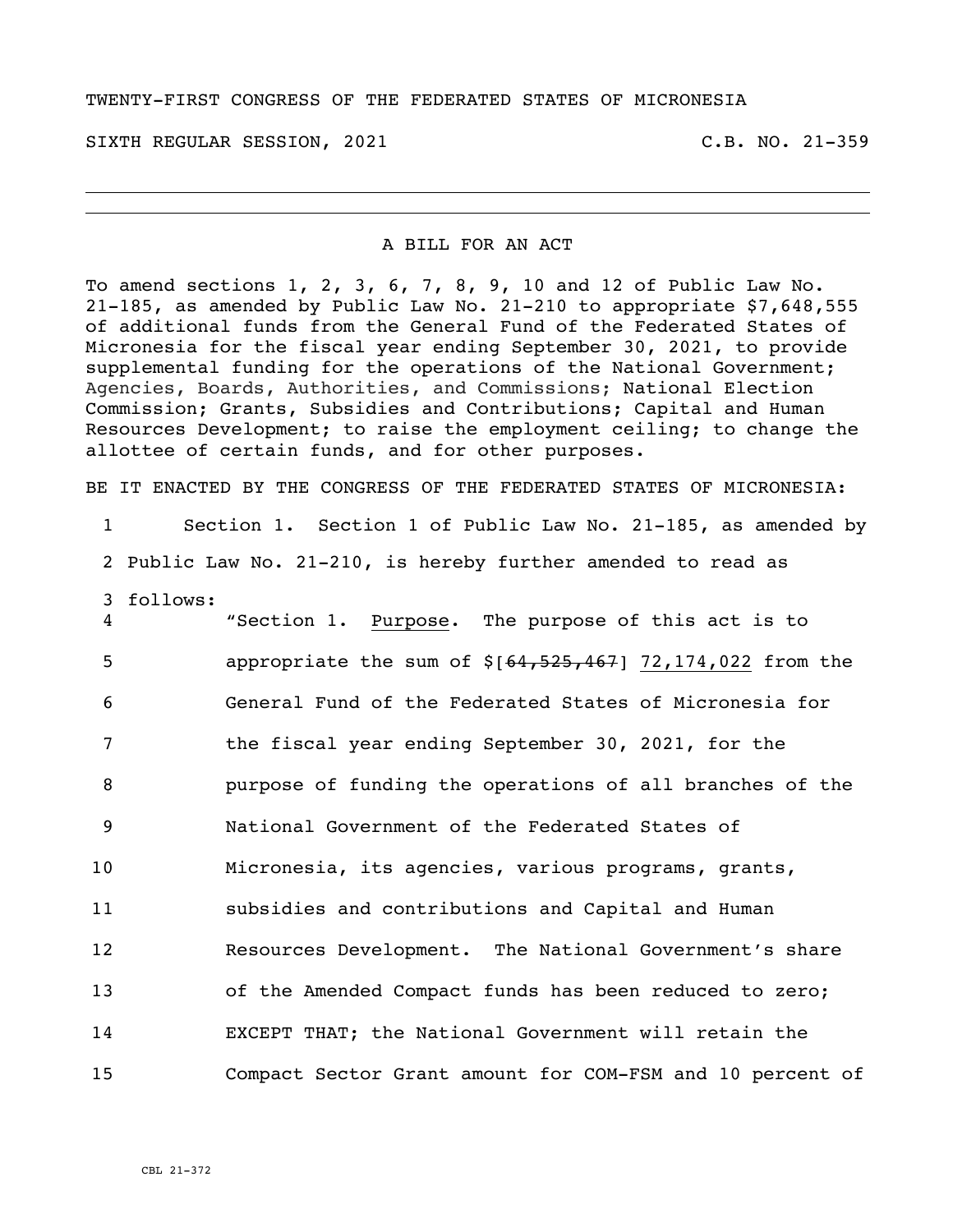the Supplemental Education Grant funds as is reflected in the budget for the Department of Education. The sum appropriated herein shall be apportioned as follows:" Section 2. Section 1 of Public Law No. 21-185 is hereby amended to read as follows: "Section 2. Operating Expenses of the Executive Branch. 7 The sum of  $\frac{22,664,212}{23,860,944}$ , or so much thereof as may be necessary, is hereby appropriated from the General Fund of the Federated States of Micronesia for the fiscal year ending September 30, 2021, for the purpose of funding the operations of the Executive Branch of the National Government during the fiscal year 2021. The sum appropriated by this section shall be apportioned as follows: (1) Office of the President. 16 The sum of  $\frac{1}{568,693}$  1,867,081, or so much thereof as

 may be necessary, for the operations of the Office of the President during the fiscal year 2021. The sum appropriated herein shall be apportioned as follows: 20 Personnel .........................\$[632,693] 986,681 Travel ..................................... 78,000 Contractual Services...............[770,000] 970,000 OCE ...............................[105,000] 130,000 Fixed Assets ............................... 3,000

### of 36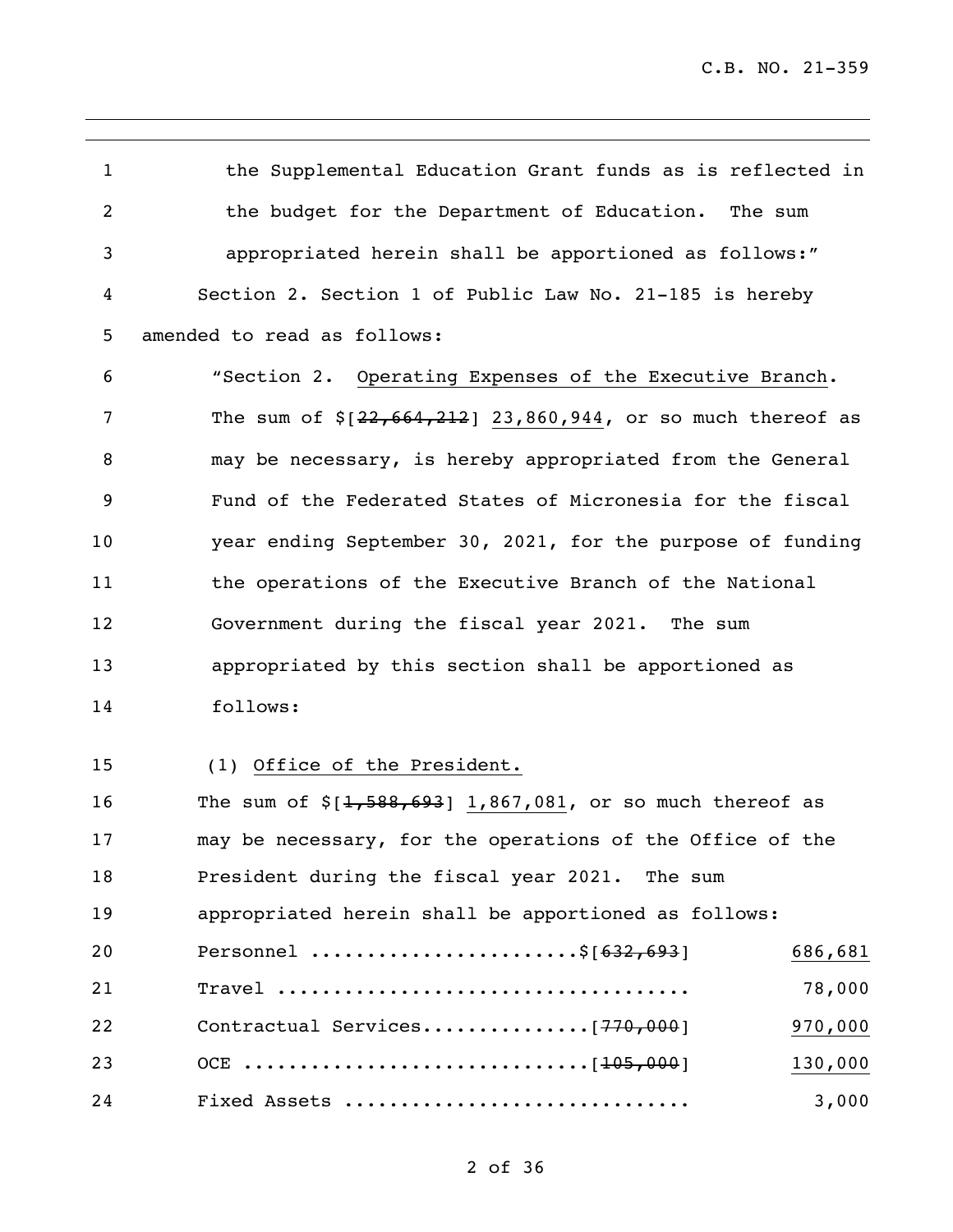| $\mathbf{1}$   | (2) Department of Foreign Affairs.                            |
|----------------|---------------------------------------------------------------|
| $\overline{2}$ | The sum of $$[5,860,851]$ 5,884,851, or so much thereof       |
| 3              | as may be necessary, for the operations of the Department     |
| 4              | of Foreign Affairs during the fiscal year 2021. The sum       |
| 5              | appropriated herein shall be apportioned as follows:          |
| 6              | Personnel \$[ <del>1,962,116</del> ]<br>1,986,116             |
| 7              | 117,820                                                       |
| 8              | 3, 213, 267<br>Contractual Services                           |
| 9              | 491,192                                                       |
| 10             | 76,456<br>Fixed Assets                                        |
| 11             | (3) Department of Finance and Administration.                 |
| 12             | The sum of $$[2,683,491]$ 3,014,916, or so much thereof as    |
| 13             | may be necessary, for the operations of the Department of     |
| 14             | Finance and Administration during the fiscal year 2021.       |
| 15             | The sum appropriated herein shall be apportioned as           |
| 16             | follows:                                                      |
| 17             | Personnel \$[1,968,891]<br>2,250,316                          |
| 18             | $\texttt{True}$<br>86,100                                     |
| 19             | Contractual Services<br>227,500                               |
| 20             | OCE \$[256,500]<br>306,500                                    |
| 21             | 144,500<br>Fixed Assets                                       |
| 22             | (4) Department of Resources and Development.                  |
| 23             | The sum of $\S[1,302,771]$ 1,320,021, or so much thereof as   |
| 24             | may be necessary, for the operations of the Department of     |
| 25             | Resources and Development during the fiscal year 2021.<br>The |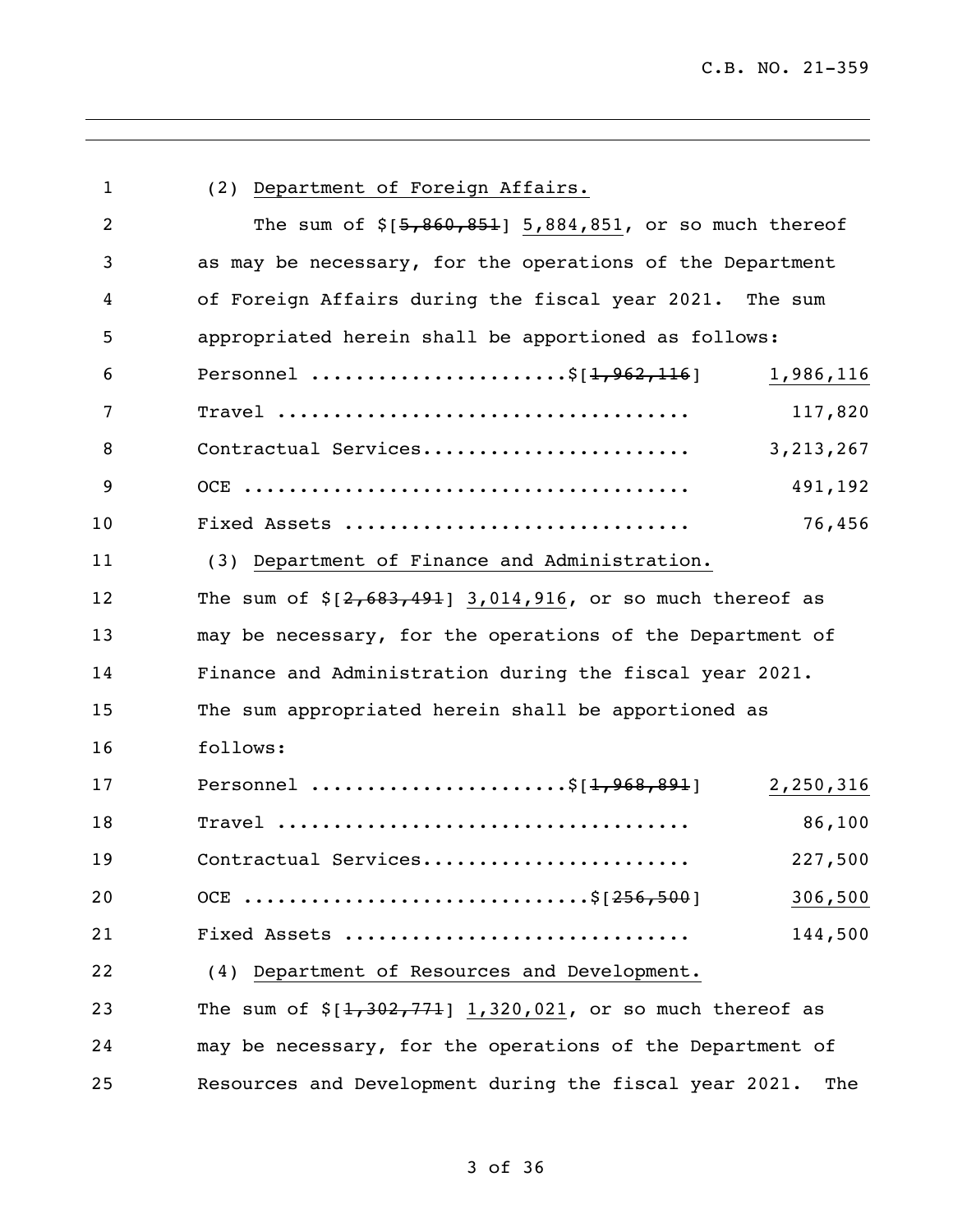| $\mathbf{1}$   | sum appropriated herein shall be apportioned as follows:        |
|----------------|-----------------------------------------------------------------|
| $\overline{2}$ | 924,564                                                         |
| 3              | 87,545                                                          |
| 4              | 60,200<br>Contractual Services                                  |
| 5              | 217,999                                                         |
| 6              | 29,713                                                          |
| 7              | (5) Department of Transportation, Communications and            |
| 8              | Infrastructure.                                                 |
| 9              | The sum of $$[2,658,400]$ 2,681,400, or so much thereof as      |
| 10             | may be necessary, for the operations of the Department of       |
| 11             | Transportation, Communications and Infrastructure during        |
| 12             | the fiscal year 2021. The sum appropriated herein shall be      |
| 13             | apportioned as follows:                                         |
| 14             | Personnel \$[635,788]<br>658,788                                |
| 15             | 69,508                                                          |
| 16             | 1,839,604<br>Contractual Services                               |
| 17             | 84,200                                                          |
| 18             | Fixed Assets<br>29,300                                          |
| 19             | (6) Department of Health and Social Affairs.                    |
| 20             | The sum of $\S[940, 501]$ 991,101, or so much thereof as may be |
| 21             | necessary, for the operations of the Department of Health       |
| 22             | and Social Affairs during the fiscal year 2021. The sum         |
| 23             | appropriated herein shall be apportioned as follows:            |
| 24             | Personnel \$[667,468]<br>697,368                                |
| 25             | 46,265                                                          |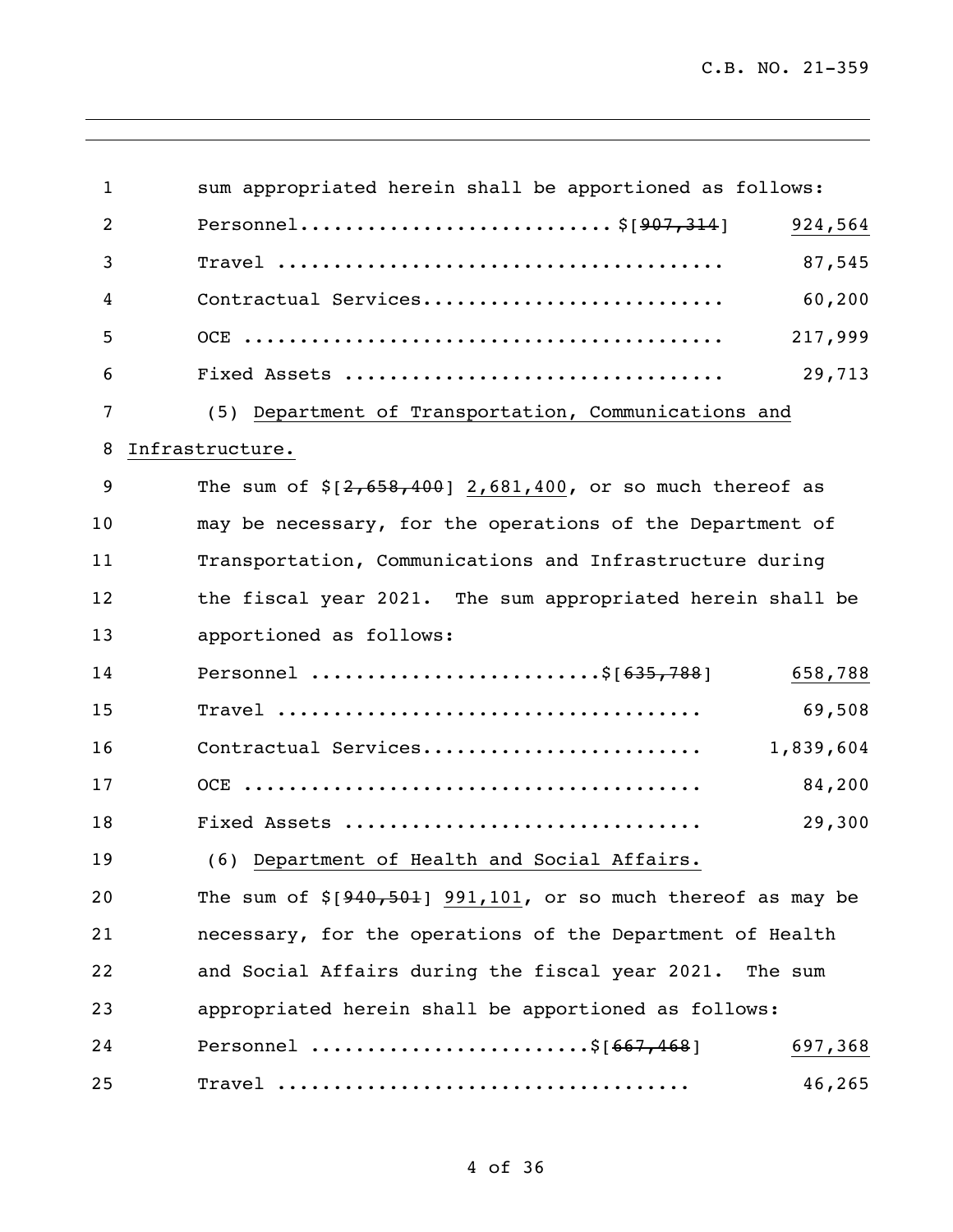| $\mathbf{1}$ |                                                                 | 130,617   |
|--------------|-----------------------------------------------------------------|-----------|
| 2            |                                                                 | 113,851   |
| 3            | Fixed Assets                                                    | 3,000     |
| 4            | (7) Department of Education.                                    |           |
| 5            | The sum of $\S$ [707,538] 724,788, or so much thereof as may be |           |
| 6            | necessary, for the operations of the Department of              |           |
| 7            | Education during the fiscal year 2021. Of the total amount      |           |
| 8            | of funds appropriated herein, \$366,598 shall be deemed to      |           |
| 9            | come from funds available under the Supplemental Education      |           |
| 10           | The sum appropriated herein shall be apportioned as<br>Grant.   |           |
| 11           | follows:                                                        |           |
| 12           | Personnel \$[437,497]                                           | 454,747   |
| 13           |                                                                 | 60,164    |
| 14           | Contractual Services                                            | 159,226   |
| 15           |                                                                 | 49,651    |
| 16           | Fixed Assets                                                    | 1,000     |
| 17           | (8) Department of Justice.                                      |           |
| 18           | The sum of $$[4,754,784]$ 5,063,500, or so much thereof as      |           |
| 19           | may be necessary, for the operations of the Department of       |           |
| 20           | Justice during the fiscal year 2021. The sum appropriated       |           |
| 21           | herein shall be apportioned as follows:                         |           |
| 22           | Personnel \$[3,397,043]                                         | 3,705,759 |
| 23           |                                                                 | 112,440   |
| 24           | Contractual Services                                            | 611,962   |
| 25           |                                                                 | 513,643   |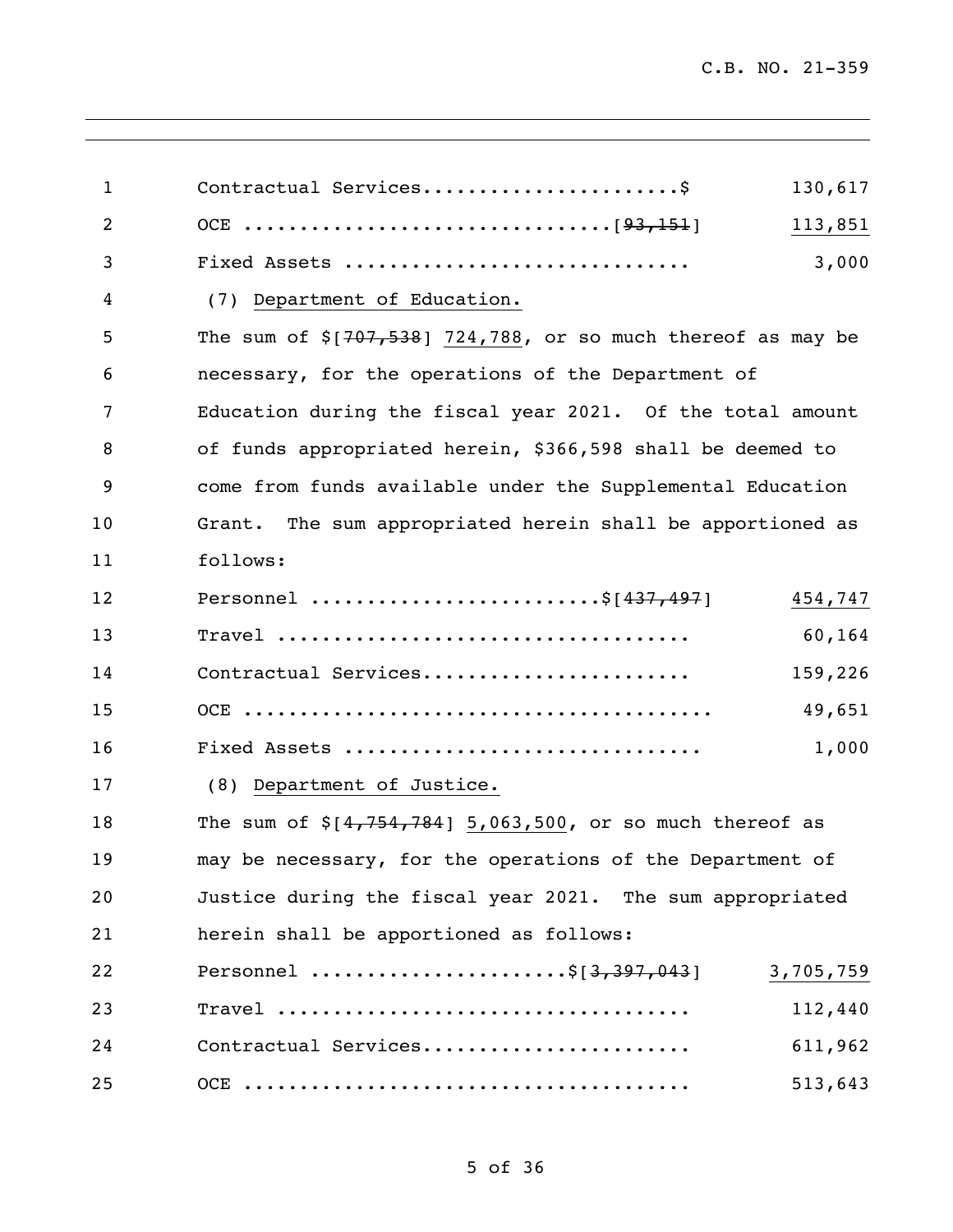| $\mathbf{1}$ |                                                                | 119,696 |
|--------------|----------------------------------------------------------------|---------|
| 2            | (9) Department of Environment, Climate Change and Emergency    |         |
| 3            | Management.                                                    |         |
| 4            | The sum of $$[683, 968]$ 701,218, or so much thereof as may be |         |
| 5            | necessary, for the operations of the Office of Environment     |         |
| 6            | and Emergency Management during the fiscal year 2021. The      |         |
| 7            | sum appropriated herein shall be apportioned as follows:       |         |
| 8            | Personnel \$ [545,058]                                         | 562,308 |
| 9            |                                                                | 49,290  |
| 10           | Contractual Services                                           | 25,000  |
| 11           |                                                                | 47,120  |
| 12           | Fixed Assets                                                   | 17,500  |
| 13           | (10) Office of the Public Defender.                            |         |
| 14           | The sum of \$990,087, or so much thereof as may be             |         |
| 15           | necessary, for the operations of the Office of the Public      |         |
| 16           | Defender during the fiscal year 2021. The sum appropriated     |         |
| 17           | herein shall be apportioned as follows:                        |         |
| 18           |                                                                | 744,801 |
| 19           |                                                                | 42,036  |
| 20           | Contractual Services                                           | 111,350 |
| 21           |                                                                | 86,900  |
| 22           | Fixed Assets                                                   | 5,000   |
| 23           | (11) Office of National Archives, Culture and Historic         |         |
| 24           | Preservation.                                                  |         |
| 25           | The sum of $$[184, 404]$ 225,804, or so much thereof as may be |         |

,我们也不会有什么。""我们的人,我们也不会有什么?""我们的人,我们也不会有什么?""我们的人,我们也不会有什么?""我们的人,我们也不会有什么?""我们的人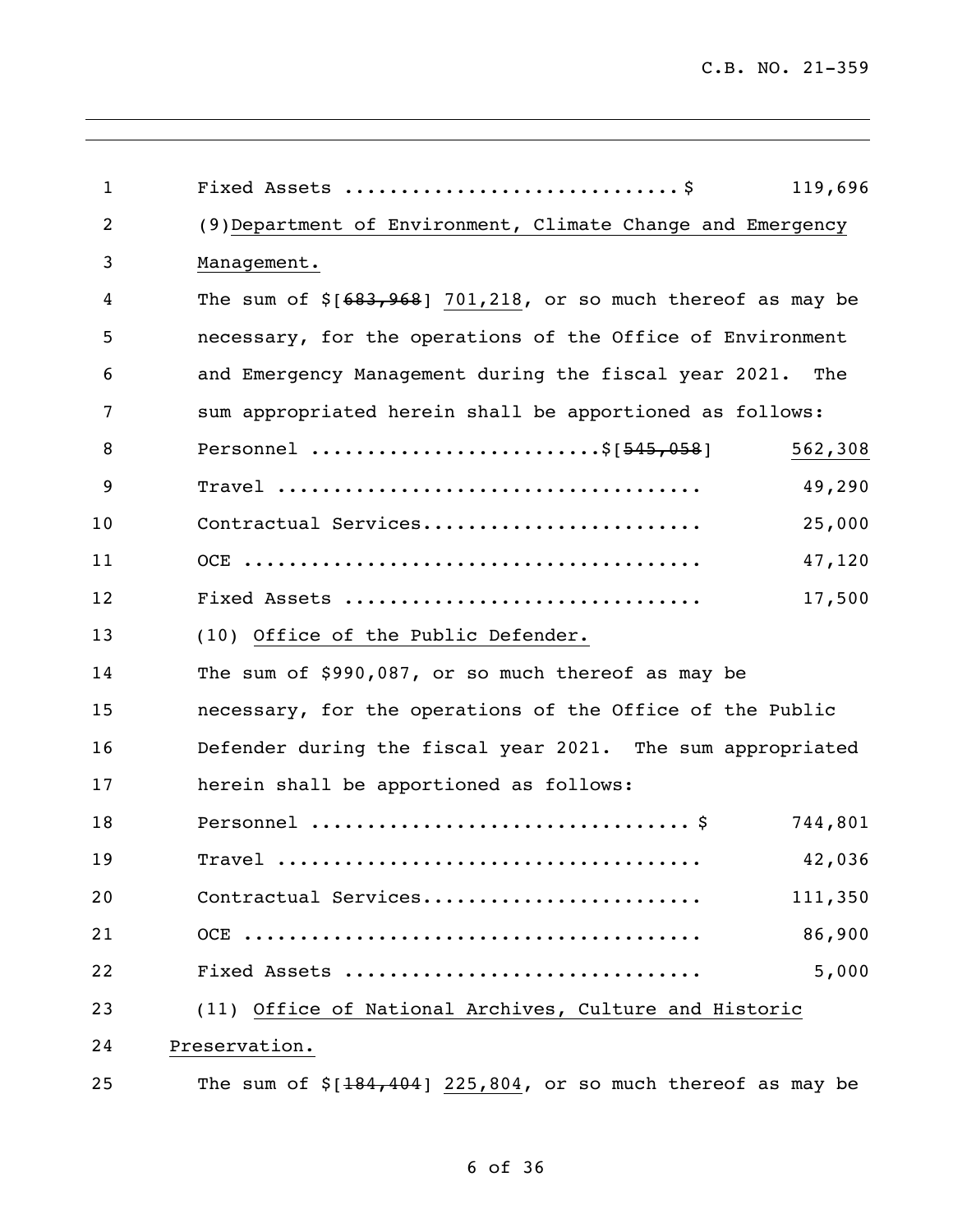| $\mathbf{1}$ | necessary, for the operations of the Office of National       |         |
|--------------|---------------------------------------------------------------|---------|
| 2            | Archives, Culture and Historic Preservation during the        |         |
| 3            | fiscal year 2021. The sum appropriated herein shall be        |         |
| 4            | apportioned as follows:                                       |         |
| 5            | Personnel \$ $[138, 018]$                                     | 179,418 |
| 6            |                                                               | 10,672  |
| 7            | Contractual Services                                          | 15,425  |
| 8            |                                                               | 20,289  |
| 9            | Fixed Assets                                                  | $-0-$   |
| 10           | (12) Office of Veteran's Affairs.                             |         |
| 11           | The sum of \$159,908, or so much thereof as may be            |         |
| 12           | necessary, for the operations of the Office Veteran's         |         |
| 13           | Affairs during the fiscal year 2021. The sum appropriated     |         |
| 14           | herein shall be apportioned as follows:                       |         |
| 15           |                                                               | 79,240  |
| 16           |                                                               | 12,668  |
| 17           | Contractual Services                                          | 50,000  |
| 18           |                                                               | 18,000  |
| 19           | Fixed Assets                                                  | $-0-$   |
| 20           | (13) Office of Personnel.                                     |         |
| 21           | The sum of $$[148,816]$ 236,269, or so much thereof as may be |         |
| 22           | necessary, for the operations of the Office of Personnel      |         |
| 23           | during the fiscal year 2021. The sum appropriated herein      |         |
| 24           | shall be apportioned as follows:                              |         |
| 25           | Personnel \$[134,816]                                         | 177,269 |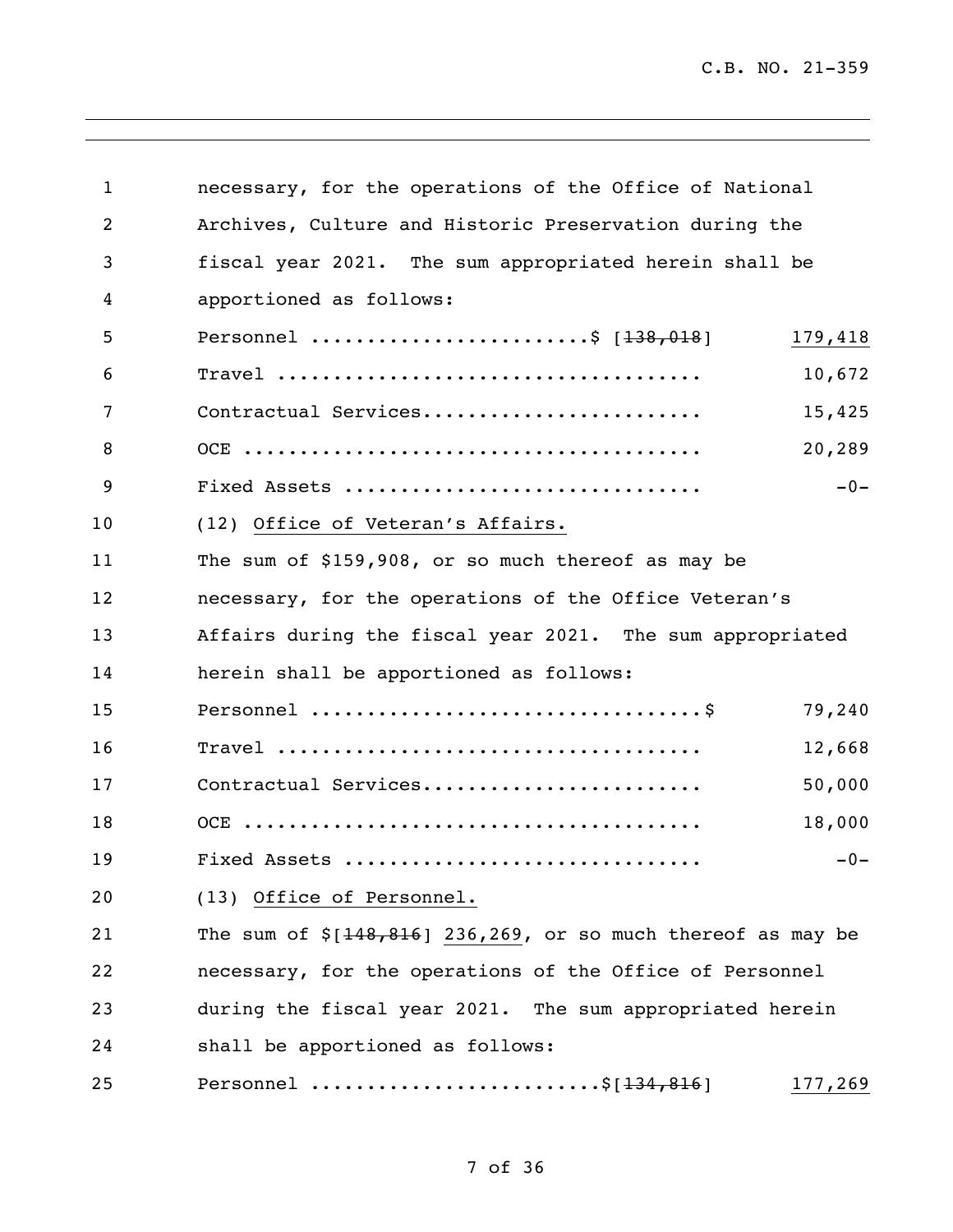| $\mathbf{1}$   | 3,000                                                        |
|----------------|--------------------------------------------------------------|
| $\overline{2}$ | Contractual Services<br>$-0-$                                |
| 3              | 16,000                                                       |
| 4              | 40,000"                                                      |
| 5              | Section 3. Section 3 of Public Law No. 21-185, as amended by |
| 6              | Public Law No. 21-210, is hereby further amended to read as  |
| 7              | follows:                                                     |
| 8              | "Section 3. Operating Expenses of the Legislative            |
| 9              | Branch. The sum of $$[6,095,625]$ 7,185,625, or so much      |
| 10             | thereof as may be necessary, is hereby appropriated from     |
| 11             | the General Fund of the Federated States of Micronesia       |
| 12             | for the fiscal year ending September 30, 2021, for the       |
| 13             | operations of the Legislative Branch of the National         |
| 14             | Government during fiscal year 2021. The sum                  |
| 15             | appropriated by this section shall be apportioned as         |
| 16             | follows:                                                     |
| 17             | Speaker and Members.<br>(1)                                  |
| 18             | The sum of $\S[2,988,150]$ 3,168,150, or so much thereof as  |
| 19             | may be necessary, for the operations of the Office of        |
| 20             | the Speaker and Members of the Congress of the Federated     |
| 21             | States of Micronesia during fiscal year 2021.<br>The sum     |
| 22             | appropriated herein shall be apportioned as follows:         |
| 23             | 438,150                                                      |
| 24             | 225,000                                                      |
| 25             | Contractual Services, of which up to \$100,000               |

,我们也不会有什么。""我们的人,我们也不会有什么?""我们的人,我们也不会有什么?""我们的人,我们也不会有什么?""我们的人,我们也不会有什么?""我们的人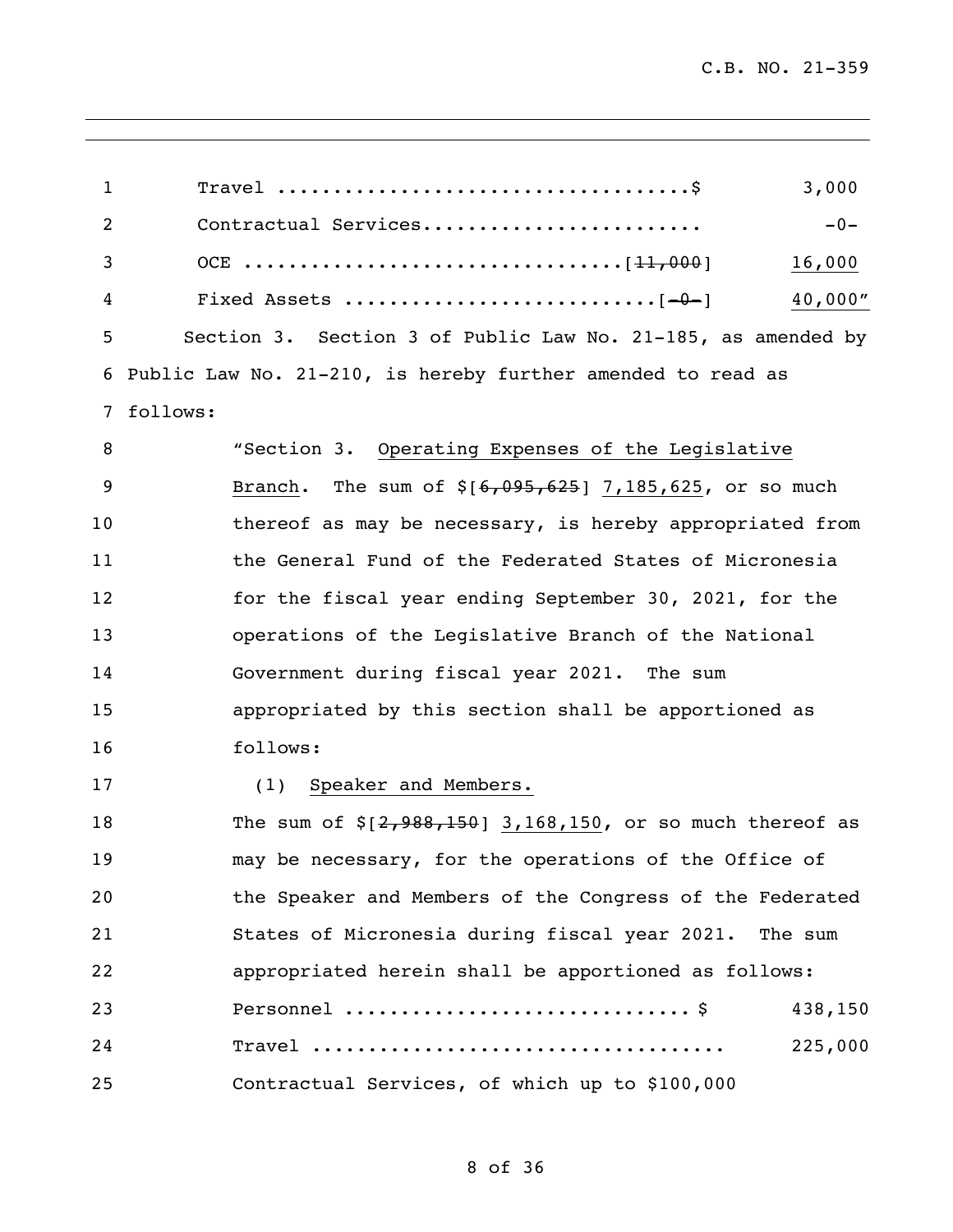| 2<br>with current and prior year medical costs,<br>3<br>and up to \$20,000 may be used to pay for<br>outstanding prior year obligation. $\S$ [2,325,000] 2,505,000<br>4<br>5<br>$-0-$<br>6<br>Fixed Assets<br>$-0-$<br>7<br>(2) Staff Offices.<br>8<br>The sum of $\S[2, 267, 475]$ 2,477,475, or so much thereof as<br>9<br>may be necessary, for the operations of the Congress<br>10<br>staff offices during fiscal year 2021. The sum<br>appropriated herein shall be apportioned as follows:<br>11<br>Personnel \$[1,216,475] 1,366,475<br>12<br>13<br>30,000<br>14<br>662,000<br>15<br>259,000<br>16<br>160,000<br>Fixed Assets<br>17<br>(3) Congress Delegation Offices.<br>The sum of $$[840,000]$ 1,540,000, or so much thereof as<br>18<br>may be necessary, for the operations of the Congress<br>19<br>delegation offices during the fiscal year 2021. Of the<br>20<br>21<br>amounts appropriated for contractual services within<br>each Delegation Office, up to a maximum of \$[50,000]<br>22<br>23<br>100,000 per Member, at the Delegation Offices'<br>discretion, may be used for Representation including<br>24<br>25<br>prior years reimbursable expenses and other obligations. | $\mathbf{1}$ | may be used to assist Members and staff |
|------------------------------------------------------------------------------------------------------------------------------------------------------------------------------------------------------------------------------------------------------------------------------------------------------------------------------------------------------------------------------------------------------------------------------------------------------------------------------------------------------------------------------------------------------------------------------------------------------------------------------------------------------------------------------------------------------------------------------------------------------------------------------------------------------------------------------------------------------------------------------------------------------------------------------------------------------------------------------------------------------------------------------------------------------------------------------------------------------------------------------------------------------------------------------------------------------|--------------|-----------------------------------------|
|                                                                                                                                                                                                                                                                                                                                                                                                                                                                                                                                                                                                                                                                                                                                                                                                                                                                                                                                                                                                                                                                                                                                                                                                      |              |                                         |
|                                                                                                                                                                                                                                                                                                                                                                                                                                                                                                                                                                                                                                                                                                                                                                                                                                                                                                                                                                                                                                                                                                                                                                                                      |              |                                         |
|                                                                                                                                                                                                                                                                                                                                                                                                                                                                                                                                                                                                                                                                                                                                                                                                                                                                                                                                                                                                                                                                                                                                                                                                      |              |                                         |
|                                                                                                                                                                                                                                                                                                                                                                                                                                                                                                                                                                                                                                                                                                                                                                                                                                                                                                                                                                                                                                                                                                                                                                                                      |              |                                         |
|                                                                                                                                                                                                                                                                                                                                                                                                                                                                                                                                                                                                                                                                                                                                                                                                                                                                                                                                                                                                                                                                                                                                                                                                      |              |                                         |
|                                                                                                                                                                                                                                                                                                                                                                                                                                                                                                                                                                                                                                                                                                                                                                                                                                                                                                                                                                                                                                                                                                                                                                                                      |              |                                         |
|                                                                                                                                                                                                                                                                                                                                                                                                                                                                                                                                                                                                                                                                                                                                                                                                                                                                                                                                                                                                                                                                                                                                                                                                      |              |                                         |
|                                                                                                                                                                                                                                                                                                                                                                                                                                                                                                                                                                                                                                                                                                                                                                                                                                                                                                                                                                                                                                                                                                                                                                                                      |              |                                         |
|                                                                                                                                                                                                                                                                                                                                                                                                                                                                                                                                                                                                                                                                                                                                                                                                                                                                                                                                                                                                                                                                                                                                                                                                      |              |                                         |
|                                                                                                                                                                                                                                                                                                                                                                                                                                                                                                                                                                                                                                                                                                                                                                                                                                                                                                                                                                                                                                                                                                                                                                                                      |              |                                         |
|                                                                                                                                                                                                                                                                                                                                                                                                                                                                                                                                                                                                                                                                                                                                                                                                                                                                                                                                                                                                                                                                                                                                                                                                      |              |                                         |
|                                                                                                                                                                                                                                                                                                                                                                                                                                                                                                                                                                                                                                                                                                                                                                                                                                                                                                                                                                                                                                                                                                                                                                                                      |              |                                         |
|                                                                                                                                                                                                                                                                                                                                                                                                                                                                                                                                                                                                                                                                                                                                                                                                                                                                                                                                                                                                                                                                                                                                                                                                      |              |                                         |
|                                                                                                                                                                                                                                                                                                                                                                                                                                                                                                                                                                                                                                                                                                                                                                                                                                                                                                                                                                                                                                                                                                                                                                                                      |              |                                         |
|                                                                                                                                                                                                                                                                                                                                                                                                                                                                                                                                                                                                                                                                                                                                                                                                                                                                                                                                                                                                                                                                                                                                                                                                      |              |                                         |
|                                                                                                                                                                                                                                                                                                                                                                                                                                                                                                                                                                                                                                                                                                                                                                                                                                                                                                                                                                                                                                                                                                                                                                                                      |              |                                         |
|                                                                                                                                                                                                                                                                                                                                                                                                                                                                                                                                                                                                                                                                                                                                                                                                                                                                                                                                                                                                                                                                                                                                                                                                      |              |                                         |
|                                                                                                                                                                                                                                                                                                                                                                                                                                                                                                                                                                                                                                                                                                                                                                                                                                                                                                                                                                                                                                                                                                                                                                                                      |              |                                         |
|                                                                                                                                                                                                                                                                                                                                                                                                                                                                                                                                                                                                                                                                                                                                                                                                                                                                                                                                                                                                                                                                                                                                                                                                      |              |                                         |
|                                                                                                                                                                                                                                                                                                                                                                                                                                                                                                                                                                                                                                                                                                                                                                                                                                                                                                                                                                                                                                                                                                                                                                                                      |              |                                         |
|                                                                                                                                                                                                                                                                                                                                                                                                                                                                                                                                                                                                                                                                                                                                                                                                                                                                                                                                                                                                                                                                                                                                                                                                      |              |                                         |
|                                                                                                                                                                                                                                                                                                                                                                                                                                                                                                                                                                                                                                                                                                                                                                                                                                                                                                                                                                                                                                                                                                                                                                                                      |              |                                         |
|                                                                                                                                                                                                                                                                                                                                                                                                                                                                                                                                                                                                                                                                                                                                                                                                                                                                                                                                                                                                                                                                                                                                                                                                      |              |                                         |
|                                                                                                                                                                                                                                                                                                                                                                                                                                                                                                                                                                                                                                                                                                                                                                                                                                                                                                                                                                                                                                                                                                                                                                                                      |              |                                         |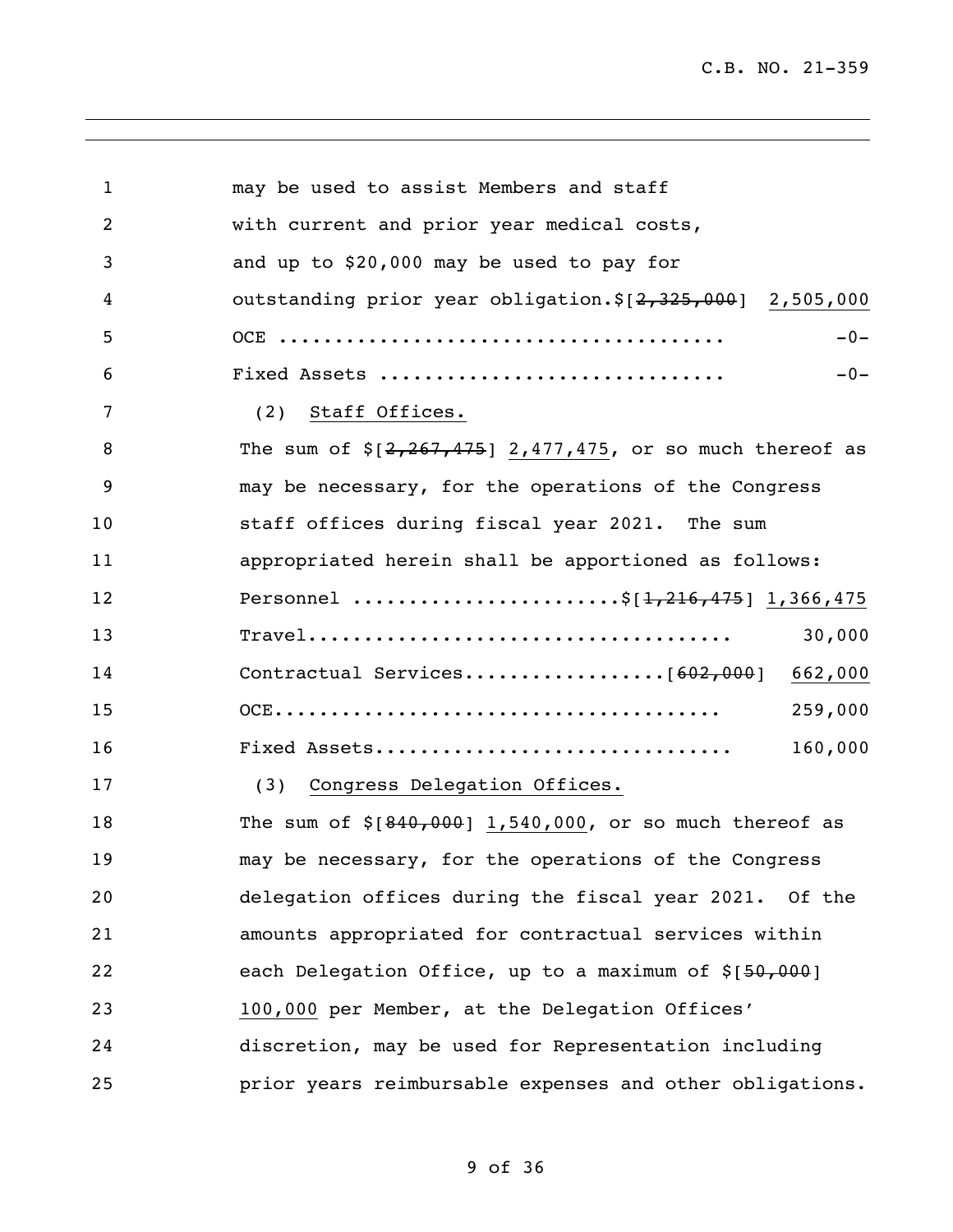| $\mathbf{1}$ | The sum appropriated is apportioned as follows: |          |
|--------------|-------------------------------------------------|----------|
| 2            | (a) Kosrae Delegation Office                    |          |
| 3            |                                                 | $-0-$    |
| 4            | Contractual Services $[100, 000]$               | 200,000  |
| 5            |                                                 | 20,000   |
| 6            | Fixed Assets                                    | $-0-$    |
| 7            |                                                 | 220,000  |
| 8            | (b) Pohnpei Delegation Office                   |          |
| 9            | Travel                                          | 3,000    |
| 10           | Contractual Services $[200,000]$                | 400,000  |
| 11           |                                                 | 37,000   |
| 12           | Fixed Assets                                    | $-0-$    |
| 13           |                                                 | 440,000  |
| 14           | (c) Chuuk Delegation Office                     |          |
| 15           | Travel                                          | $-0-$    |
| 16           | Contractual Services $[310,000]$                | 610,000  |
| 17           |                                                 | 40,000   |
| 18           | Fixed Assets                                    | 10,000   |
| 19           |                                                 | 660,000  |
| 20           | (d) Yap Delegation Office                       |          |
| 21           | Travel                                          | 3,000    |
| 22           | Contractual Services $[95,000]$                 | 195,000  |
| 23           | <b>OCE</b>                                      | 17,000   |
| 24           | Fixed Assets                                    | 5,000    |
| 25           |                                                 | 220,000" |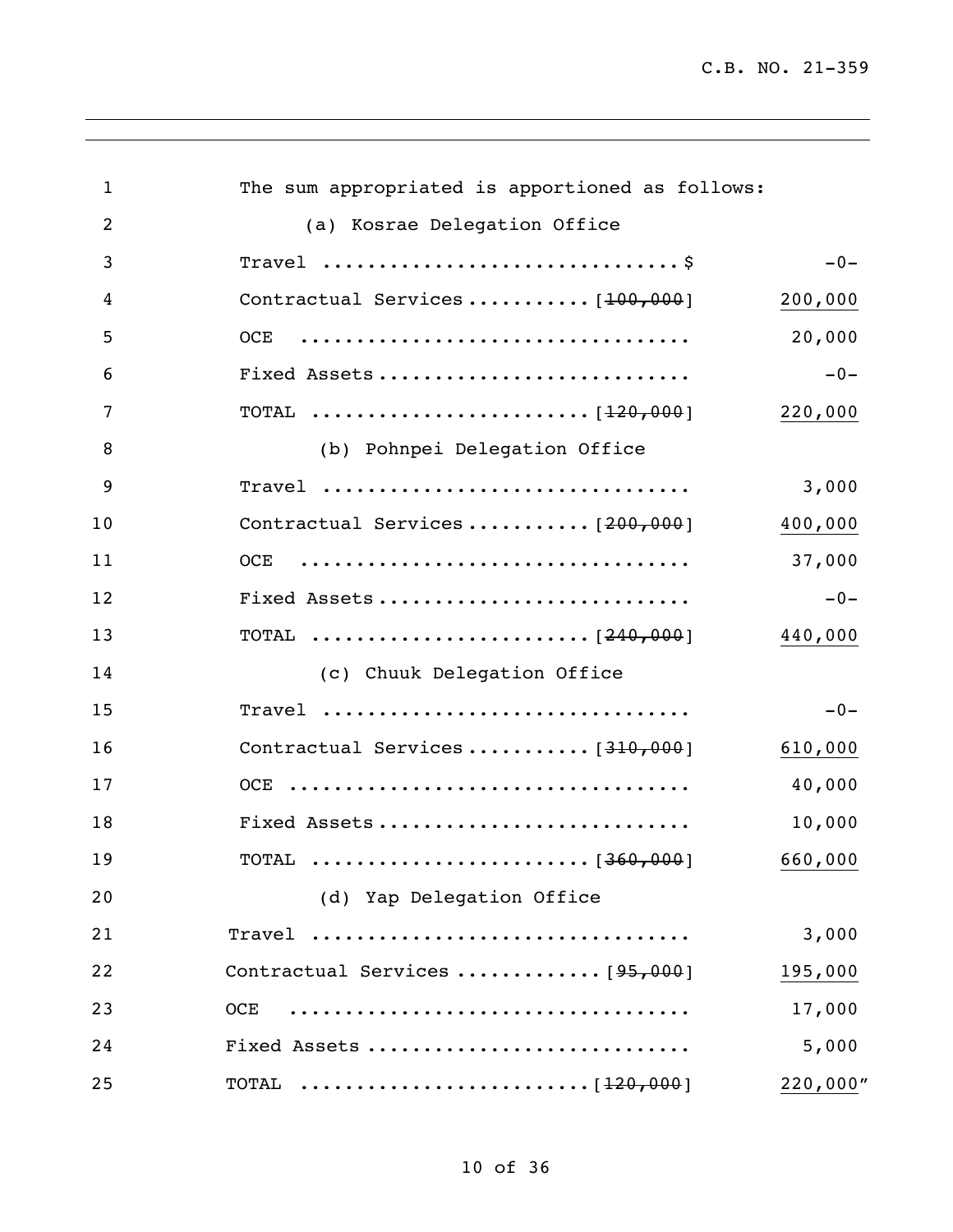| $\mathbf{1}$ | Section 4. Section 6 of Public Law No. 21-185 is hereby                                                        |
|--------------|----------------------------------------------------------------------------------------------------------------|
| 2            | amended to read as follows:                                                                                    |
| 3            | "Section 6. Operating Expenses of Agencies of the                                                              |
| 4            | National Government. The sum of $\S[2, 781, 993]$ 2,859,536 or                                                 |
| 5            | so much thereof as may be necessary, is hereby appropriated                                                    |
| 6            | from the General Fund of the Federated States of Micronesia                                                    |
| 7            | for the fiscal year ending September 30, 2021, for the                                                         |
| 8            | operations of the following boards, commissions and                                                            |
| 9            | agencies during the fiscal year 2021. The sum appropriated                                                     |
| 10           | by this section shall be apportioned as follows:                                                               |
| 11           | (1) National Oceanic Resource Management Authority                                                             |
| 12           | $(NORMAL)$ .                                                                                                   |
| 13           | The sum of $$[1,005,359]$ 1,044,916, or so much thereof as                                                     |
| 14           | may be necessary, for the operations of NORMA for the                                                          |
| 15           | fiscal year 2021. The sum appropriated herein shall be                                                         |
| 16           | apportioned as follows:                                                                                        |
| 17           | Personnel \$[669,217]<br>689,799                                                                               |
| 18           | $\texttt{True}1 \dots \dots \dots \dots \dots \dots \dots \dots \dots \dots \dots \dots \dots \dots$<br>74,242 |
| 19           | 205,075                                                                                                        |
| 20           | 75,800                                                                                                         |
| 21           | Fixed Assets<br>$-0-$                                                                                          |
| 22           | (2) Board of Regents (COM-FSM).                                                                                |
| 23           | The sum of \$120,000, or so much thereof as may be                                                             |
| 24           | necessary, for the operations of the Board of Regents, COM-                                                    |
| 25           | FSM during the fiscal year 2021. The sum appropriated                                                          |

,我们也不会有什么。""我们的人,我们也不会有什么?""我们的人,我们也不会有什么?""我们的人,我们也不会有什么?""我们的人,我们也不会有什么?""我们的人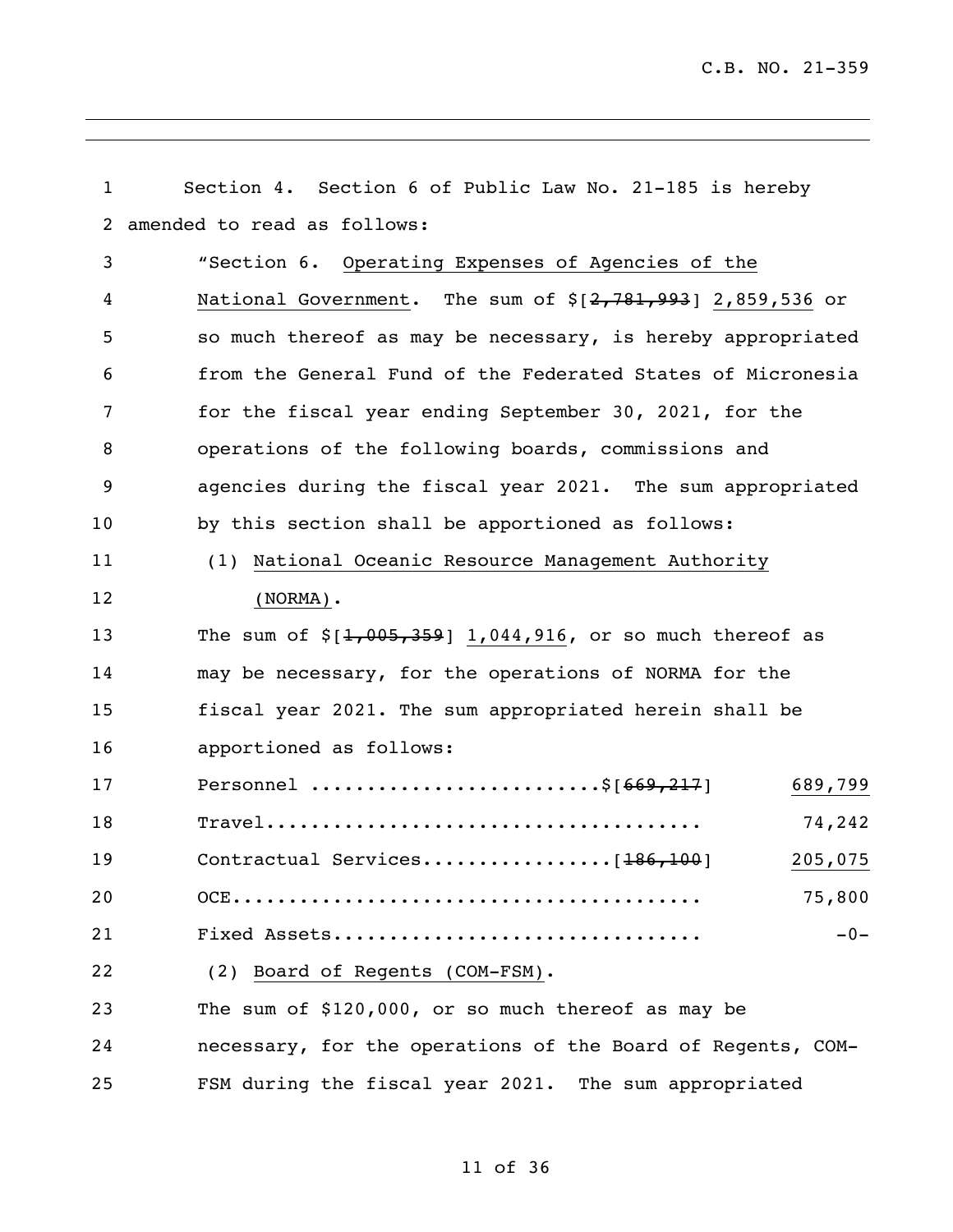| $\mathbf{1}$ | herein shall be apportioned as follows:                                                              |         |
|--------------|------------------------------------------------------------------------------------------------------|---------|
| 2            |                                                                                                      | $-0-$   |
| 3            | $\texttt{True}1 \dots \dots \dots \dots \dots \dots \dots \dots \dots \dots \dots \dots \dots \dots$ | $-0-$   |
| 4            | Contractual Services                                                                                 | $-0-$   |
| 5            |                                                                                                      | 120,000 |
| 6            |                                                                                                      | $-0-$   |
| 7            | (3) FSM Banking Board.                                                                               |         |
| 8            | The sum of $\S[179, 538]$ 199,789, or so much thereof as may be                                      |         |
| 9            | necessary, for the operations of FSM Banking Board during                                            |         |
| 10           | the fiscal year 2021. The sum appropriated herein shall be                                           |         |
| 11           | apportioned as follows:                                                                              |         |
| 12           | Personnel \$[93,068]                                                                                 | 113,319 |
| 13           |                                                                                                      | 25,418  |
| 14           | Contractual Services                                                                                 | 32,442  |
| 15           |                                                                                                      | 25,110  |
| 16           | Fixed Assets                                                                                         | 3,500   |
| 17           | (4) FSM Insurance Board.                                                                             |         |
| 18           | The sum of \$544,995, or so much thereof as may be                                                   |         |
| 19           | necessary, for the operations of FSM Insurance Board during                                          |         |
| 20           | the fiscal year 2021. The sum appropriated herein shall be                                           |         |
| 21           | apportioned as follows:                                                                              |         |
| 22           |                                                                                                      | 143,660 |
| 23           |                                                                                                      | 23,676  |
| 24           | Contractual Services                                                                                 | 347,175 |
| 25           |                                                                                                      | 28,284  |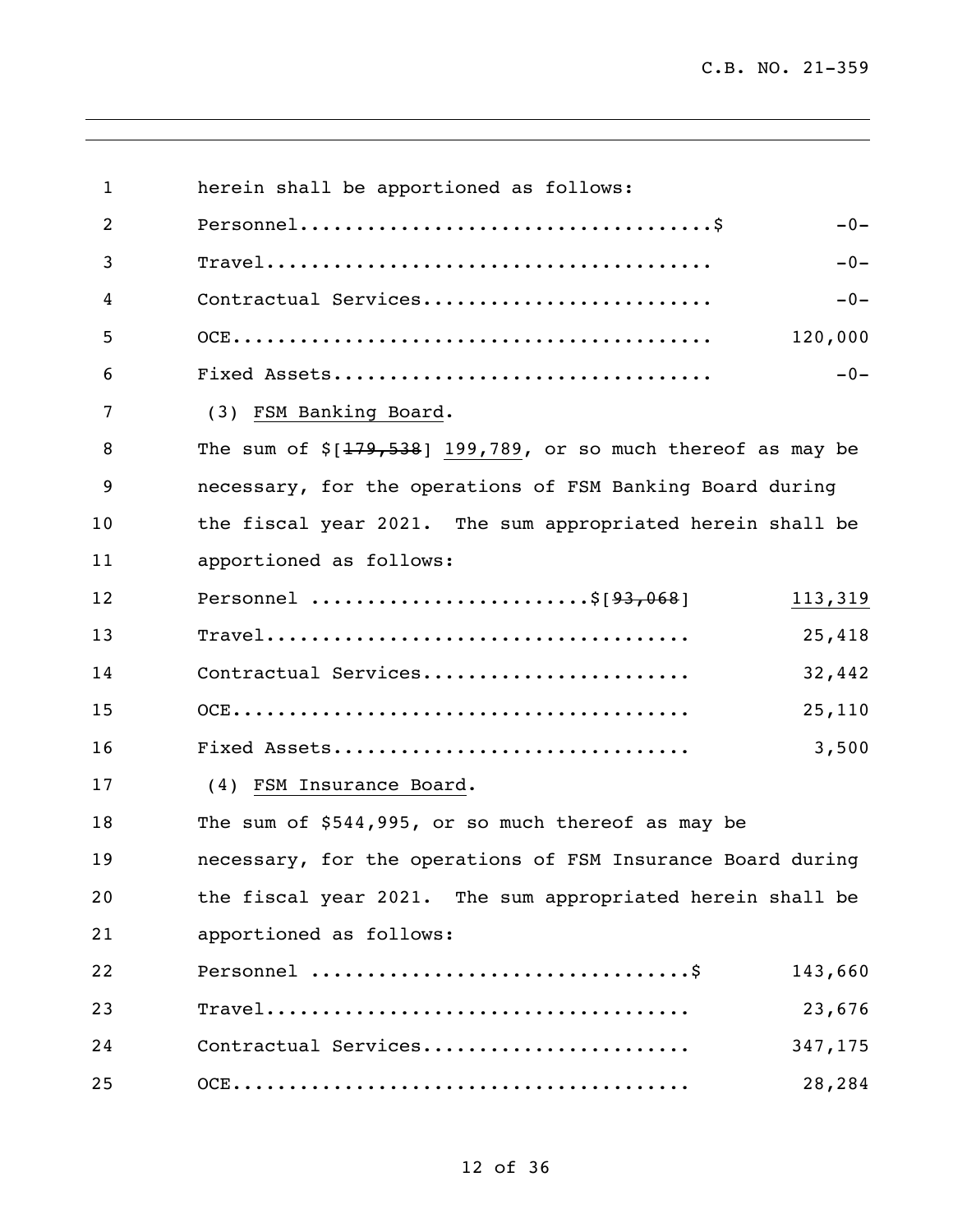| $\mathbf 1$    | 2,200                                                           |
|----------------|-----------------------------------------------------------------|
| $\overline{2}$ | (5) FSM Postal Services.                                        |
| 3              | The sum of $\S$ [932,101] 949,836, or so much thereof as may be |
| 4              | necessary, for the operations of the National Postal            |
| 5              | Services during the fiscal year 2021. The sum appropriated      |
| 6              | herein shall be apportioned as follows:                         |
| 7              | Personnel\$ $[546,818]$<br>564,553                              |
| 8              | 22,214                                                          |
| 9              | Contractual Services<br>187,119                                 |
| 10             | 175,950                                                         |
| 11             | Fixed Assets<br>$-0-$ "                                         |
| 12             | Section 5. Section 7 of Public Law No. 21-185 is hereby         |
| 13             | amended to read as follows:                                     |
| 14             | "Section 7. Special Programs.                                   |
| 15             | The sum of $$[426, 061]$ 439,861, or so much thereof as may be  |
| 16             | necessary, is hereby appropriated from the General Fund of      |
| 17             | the Federated States of Micronesia for the fiscal year          |
| 18             | ending September 30, 2021, for the following special            |
| 19             | programs during the fiscal year 2021. The sum appropriated      |
| 20             | by this section shall be apportioned as follows:                |
| 21             | (1) National Election Commission Office.                        |
| 22             | The sum of $$[426,061]$ 439,861, or so much thereof as may be   |
| 23             | necessary, for the operations of National Election Office       |
| 24             | during the fiscal year 2021. The sum appropriated herein        |
| 25             | shall be apportioned as follows:                                |
|                |                                                                 |

## of 36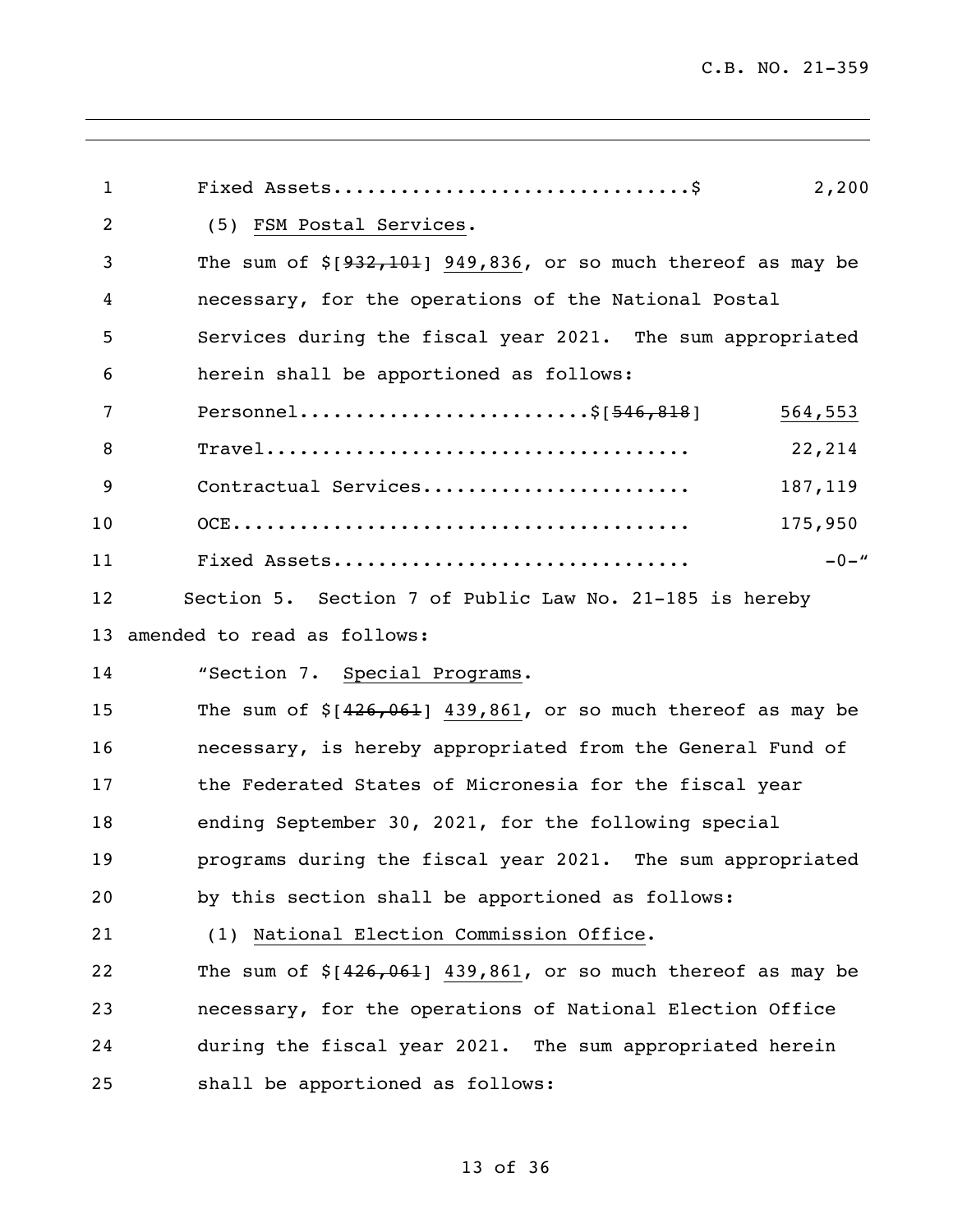| $\mathbf{1}$   | Personnel\$ $[252,040]$<br>265,840                               |
|----------------|------------------------------------------------------------------|
| $\overline{2}$ | 6,905                                                            |
| 3              | 59,153<br>Contractual Services                                   |
| 4              | 82,963                                                           |
| 5              | 25,000"<br>Fixed Assets                                          |
| 6              | Section 6. Section 8 of Public Law No. 21-185, as amended by     |
| 7              | Public No. 21-210, is hereby further amended to read as follows: |
| 8              | "Section 8. Grants, Subsidies and Contributions.                 |
| 9              | The sum of $$[16, 078, 515]$ 20,667,628, or so much thereof      |
| 10             | as may be necessary, is hereby appropriated from the             |
| 11             | General Fund of the Federated States of Micronesia for           |
| 12             | the fiscal year ending September 30, 2021, for the               |
| 13             | following grants, subsidies and contributions during the         |
| 14             | fiscal year 2021. The sum appropriated by this section           |
| 15             | shall be apportioned as follows:                                 |
| 16             | (1) Office of the President.                                     |
| 17             | (a) Asia Pacific Institute for Broadcasting                      |
| 18             | Development (AIBD) $\ldots$ \$<br>4,500                          |
| 19             | (b) Asia-Pacific Broadcasting Union.<br>800                      |
| 20             | (c) Pacific Island News Association.<br>350                      |
| 21             | (d) Asia Pacific Investment<br>250                               |
| 22             | (e) Former Presidents' Allowance<br>50,000                       |
| 23             | (f) Joint Committee on Compact Review                            |
| 24             | and Planning (JCRP)<br>800,000                                   |
| 25             | (2) Department of Foreign Affairs.                               |

,我们也不会有什么。""我们的人,我们也不会有什么?""我们的人,我们也不会有什么?""我们的人,我们也不会有什么?""我们的人,我们也不会有什么?""我们的人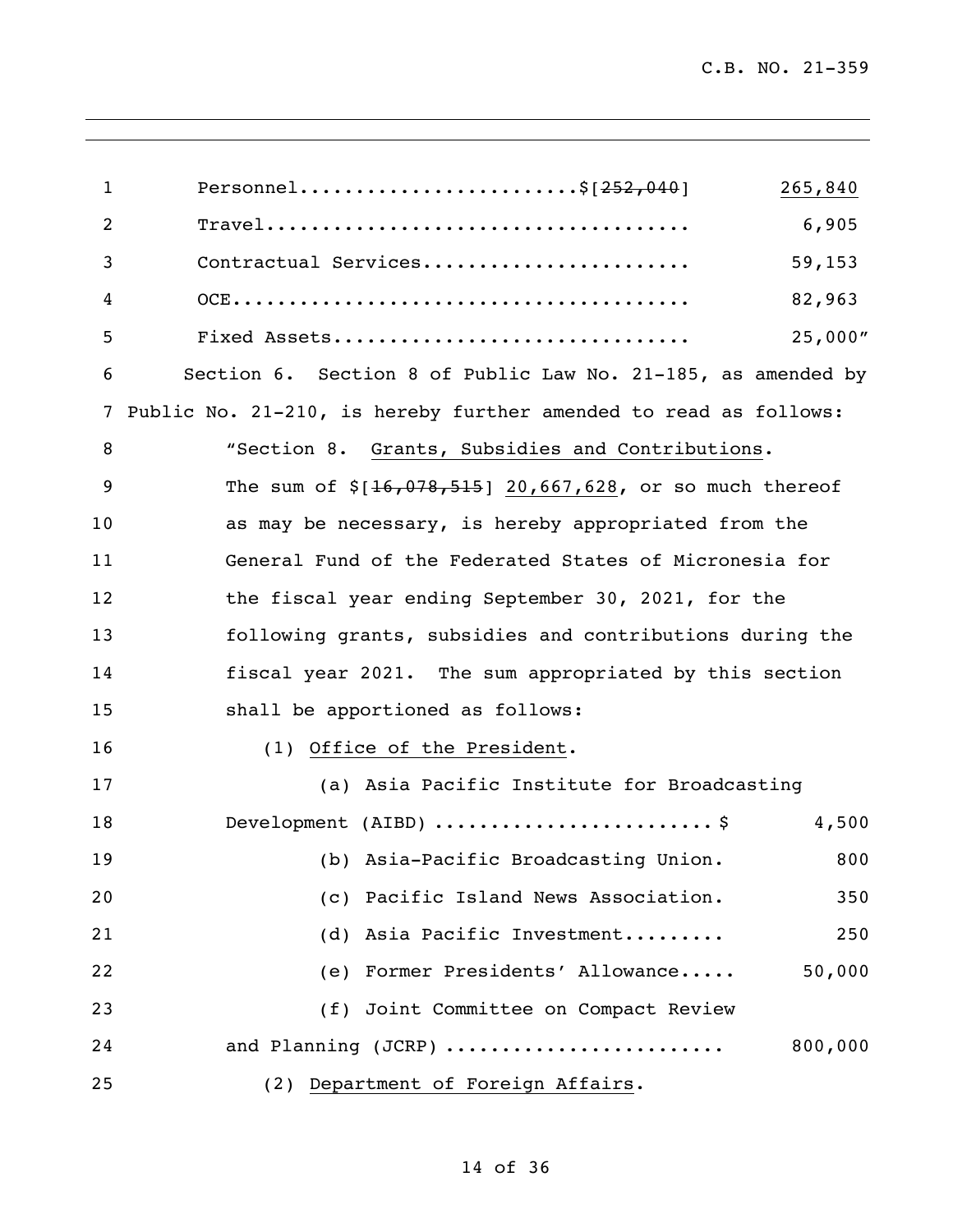| 1  | Pacific Island Forum Secretariat\$<br>57,000<br>(a)   |       |
|----|-------------------------------------------------------|-------|
| 2  | 65,000<br>Secretariat of the Pacific Community<br>(b) |       |
| 3  | 5,000<br>$ESCAP$<br>(C)                               |       |
| 4  | 50,000<br>UN Membership Fee<br>(d)                    |       |
| 5  | 5,000<br>East-West Center<br>(e)                      |       |
| 6  | 17,000<br>ACP Cotonou Membership Fees<br>(f)          |       |
| 7  | 29,670<br>SPC Office Rental<br>(g)                    |       |
| 8  | 10,000<br>SIS Program<br>(h)                          |       |
| 9  | IOM Membership Fee<br>(i)                             | 600   |
| 10 | 20,000<br>SPC Host Grant<br>(j)                       |       |
| 11 | (k) Differential for foreign currency                 |       |
| 12 | adjustment                                            | $-0-$ |
| 13 | (1) FSM Day                                           | $-0-$ |
| 14 | (m) 2020 Games in Japan - Representation and          |       |
| 15 | Participation (FSM Embassy/Tokyo)                     | $-0-$ |
| 16 | (n) Prior Year Obligation PIF                         | $-0-$ |
| 17 | Guam Consulate Outreach<br>(0)                        | $-0-$ |
| 18 | (p) Pacific Island Forum                              | $-0-$ |
| 19 | (3) Department of Finance and Administration          |       |
| 20 | (a) CTA-OCO Membership Fee<br>14,024                  |       |
| 21 | (b) Maintenance Fee for Financial                     |       |
| 22 | Management Information System (FMIS).<br>55,000       |       |
| 23 | 9,000<br>$(c)$ PITTA - CTA                            |       |
| 24 | (d) ADB, IMF and Budget, Finance                      |       |
| 25 | Policy Consultations<br>25,000                        |       |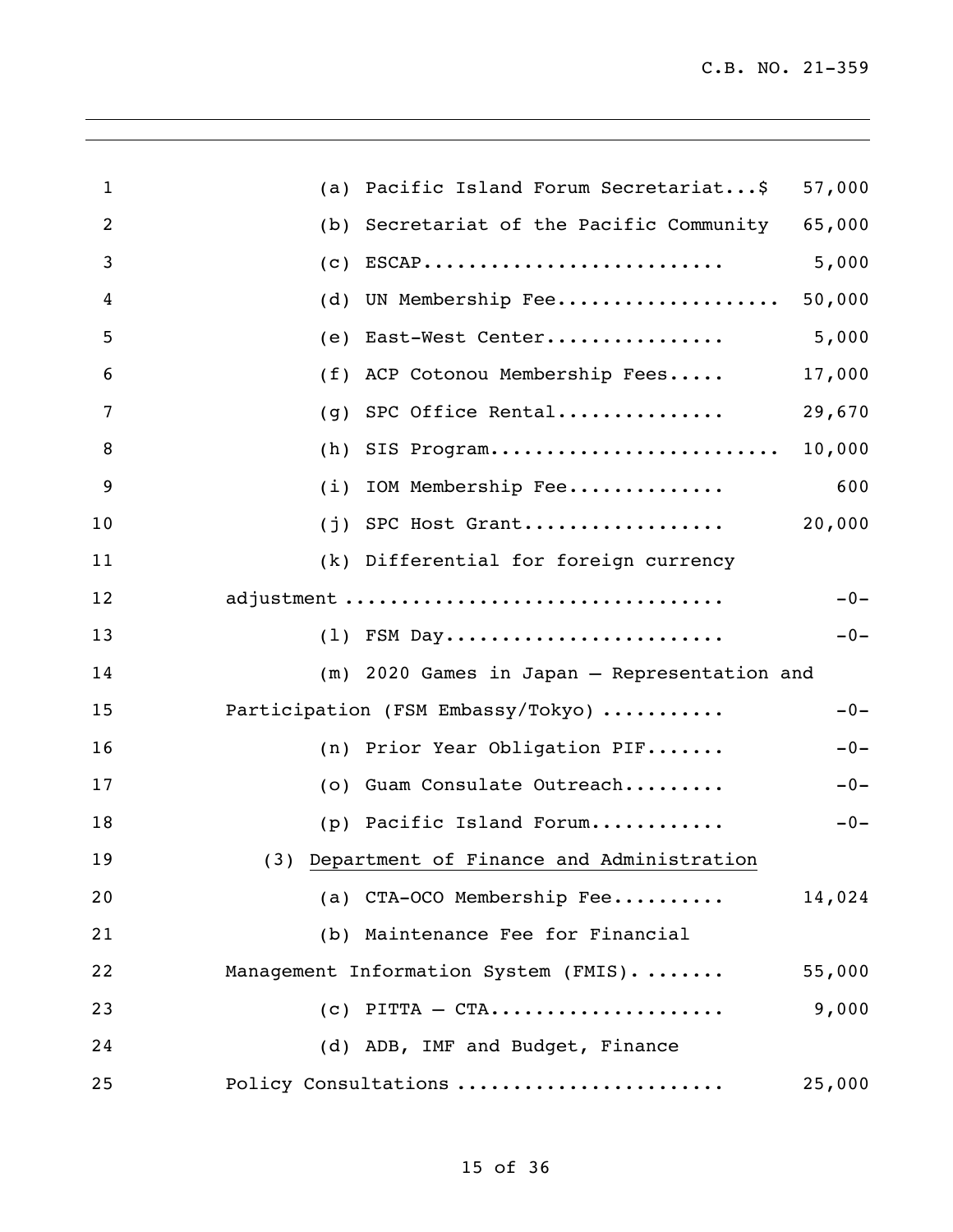| 1  | (e) Macro Economist Advisor\$                   | 200,000 |
|----|-------------------------------------------------|---------|
| 2  | Global Forum Membership Fee<br>(f)              | 26,000  |
| 3  | PFTAC Membership Fee<br>(g)                     | 20,000  |
| 4  | (h) CTA Conference                              | 35,000  |
| 5  | (i) FSM National Government taxes prior         |         |
| 6  | year debts to social security                   | $-0-$   |
| 7  | (j) Prior Years Obligations for                 |         |
| 8  | Chuuk Finance Office                            | $-0-$   |
| 9  | (k) Finance prior year obligations for          |         |
| 10 | capacity acting                                 | $-0-$   |
| 11 | (1) FSM Trust Fund Board                        | $-0-$   |
| 12 | (m) Tax Compliance Initiative                   | $-0-$   |
| 13 | (n) FSM Hosting OCE Annual Conference           | $-0-$   |
| 14 | (o) FSM Trust Fund Board Meetings and           |         |
| 15 | Investment Conferences                          | $-0-$   |
| 16 | Department of Resources and Development.<br>(4) |         |
| 17 | (a) Pacific Islands Development                 |         |
| 18 | Program (PIDP)                                  | 15,000  |
| 19 | (b) Pacific Asian Travel Association            |         |
| 20 |                                                 | 6,000   |
| 21 | (c) United Nations Development Program          |         |
| 22 | (UNDP)                                          | 30,000  |
| 23 | (d) Food Agriculture Organization (FAO)         | 6,800   |
| 24 | (e) Western Forestry Leadership Coalition.      | 530     |
| 25 | (f) Matching to SPC Projects                    | 60,000  |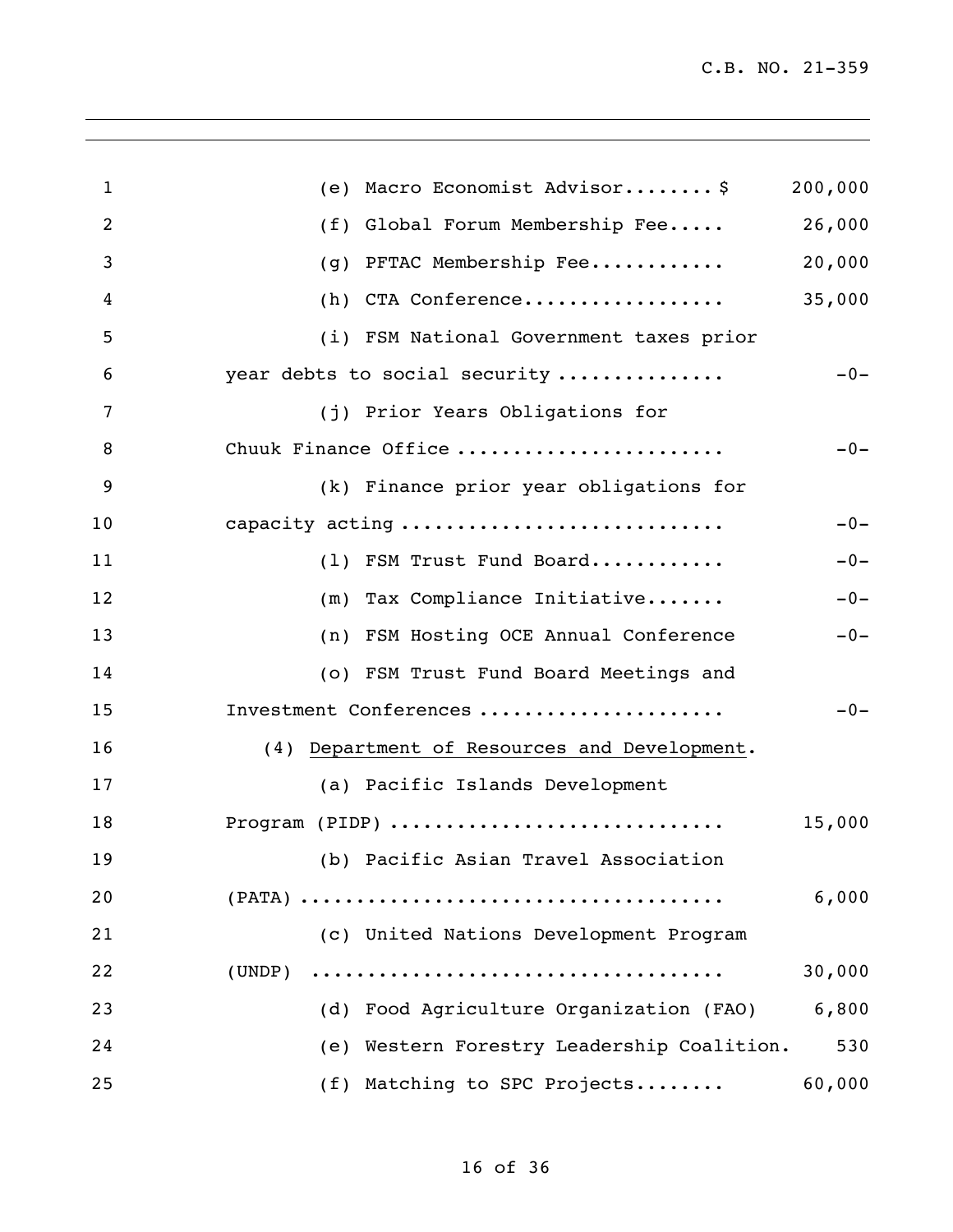| 1              | Micronesian Challenge\$<br>(g)               | 10,000  |
|----------------|----------------------------------------------|---------|
| $\overline{2}$ | Micronesian Cruise Association<br>(h)        | 2,500   |
| 3              | South Pacific Tourism Organization<br>(i)    | 8,000   |
| 4              | IRENA<br>(j)                                 | 250     |
| 5              | Micronesia Trade Commission<br>(k)           | 30,000  |
| 6              | (1) Convention on Biological Diversity       |         |
| 7              | (CBD)                                        | 1,000   |
| 8              | IFAD<br>(m)                                  | 500     |
| 9              | (n) UNIDO Membership                         | 1,000   |
| 10             | (o) Micronesia Island Forum                  |         |
| 11             | Membership Fee                               | 15,000  |
| 12             | (p) Hosting Micronesian Island Forum         | $-0-$   |
| 13             | Pacific Festival<br>(q)                      | $-0-$   |
| 14             | (r) Micronesia Association of Sustainable    |         |
| 15             | Agriculture                                  | 50,000  |
| 16             | (s) Micronesia Island Forum                  | $-0-$   |
| 17             | (t) Micronesia Challenge Endowment Fund      | 100,000 |
| 18             | (5) Department of Health and Social Affairs. |         |
| 19             |                                              | 3,000   |
| 20             | WHO<br>(b)                                   | 4,780   |
| 21             | PIHOA<br>(c)                                 | 20,000  |
| 22             | Association of Territorial Health<br>(d)     | 4,000   |
| 23             | Nursing and Medical Licensing<br>(e)         | 60,000  |
| 24             | FSM Red Cross<br>(f)                         | 70,000  |
| 25             | UNICEF (Vaccine & TB Drugs)<br>(g)           | 50,000  |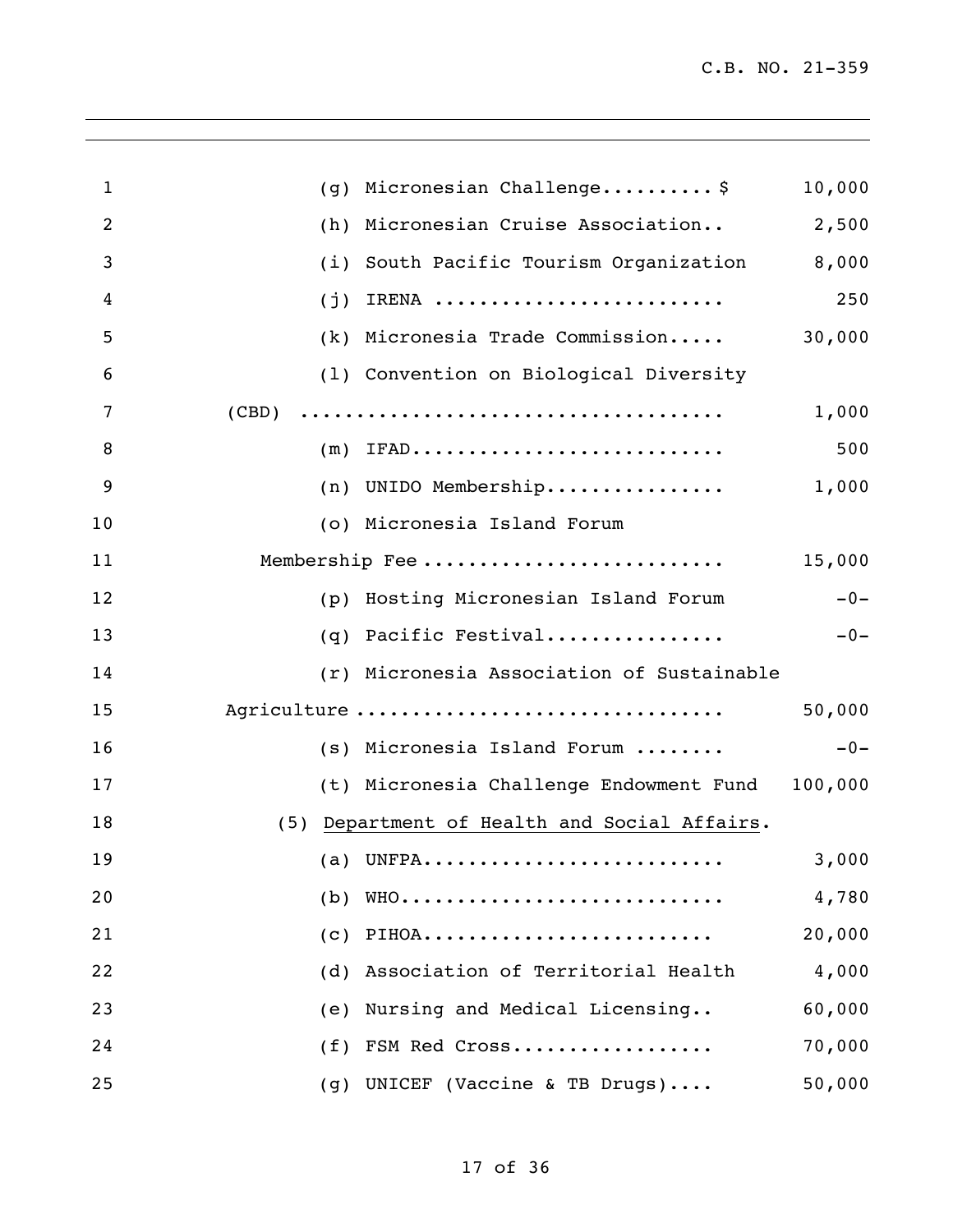| 1  | (h) UN/FSM Women (CEDAW) \$<br>1,000             |
|----|--------------------------------------------------|
| 2  | 3,000<br>Drug Quality Testing Project<br>(i)     |
| 3  | (j) National Therapeutics & Standards            |
| 4  | Committee<br>35,000                              |
| 5  | (k) Antimicrobial Resistance (AMR).<br>$-0-$     |
| 6  | FSM Youth Summit<br>$-0-$<br>(1)                 |
| 7  | (m) TB & Leprosy - Free Chuuk Project<br>$-0-$   |
| 8  | (n) Convention on the Rights of                  |
| 9  | the Child (CRC)<br>$-0-$                         |
| 10 | (o) Response to measles and coronavirus<br>$-0-$ |
| 11 | Department of Education.<br>(6)                  |
| 12 | (a) Aid to Non-Public Schools $1,000,000$        |
| 13 | (b) Aid to CMI Students $40,000$                 |
| 14 | (c) Aid to PCC Students $100,000$                |
| 15 | (d) National Scholarship $3,000,000$             |
| 16 | National Close-Up 75,000<br>(e)                  |
| 17 | $(f)$ Merit Scholarship 300,000                  |
| 18 | 100,000<br>(g) Aid to FSM Students in Japan      |
| 19 | (h) Caroline College & Pastoral                  |
| 20 | 200,000<br>Institute                             |
| 21 | (i) Faithwalk Christian College<br>200,000       |
| 22 | (j) Aid to FSM Students in China<br>35,000       |
| 23 | $(k)$ Aid to FSM Students in Fiji<br>35,000      |
| 24 | (1) Xavier High School -Chuuk<br>75,000          |
| 25 | (7) Department of Transportation, Communications |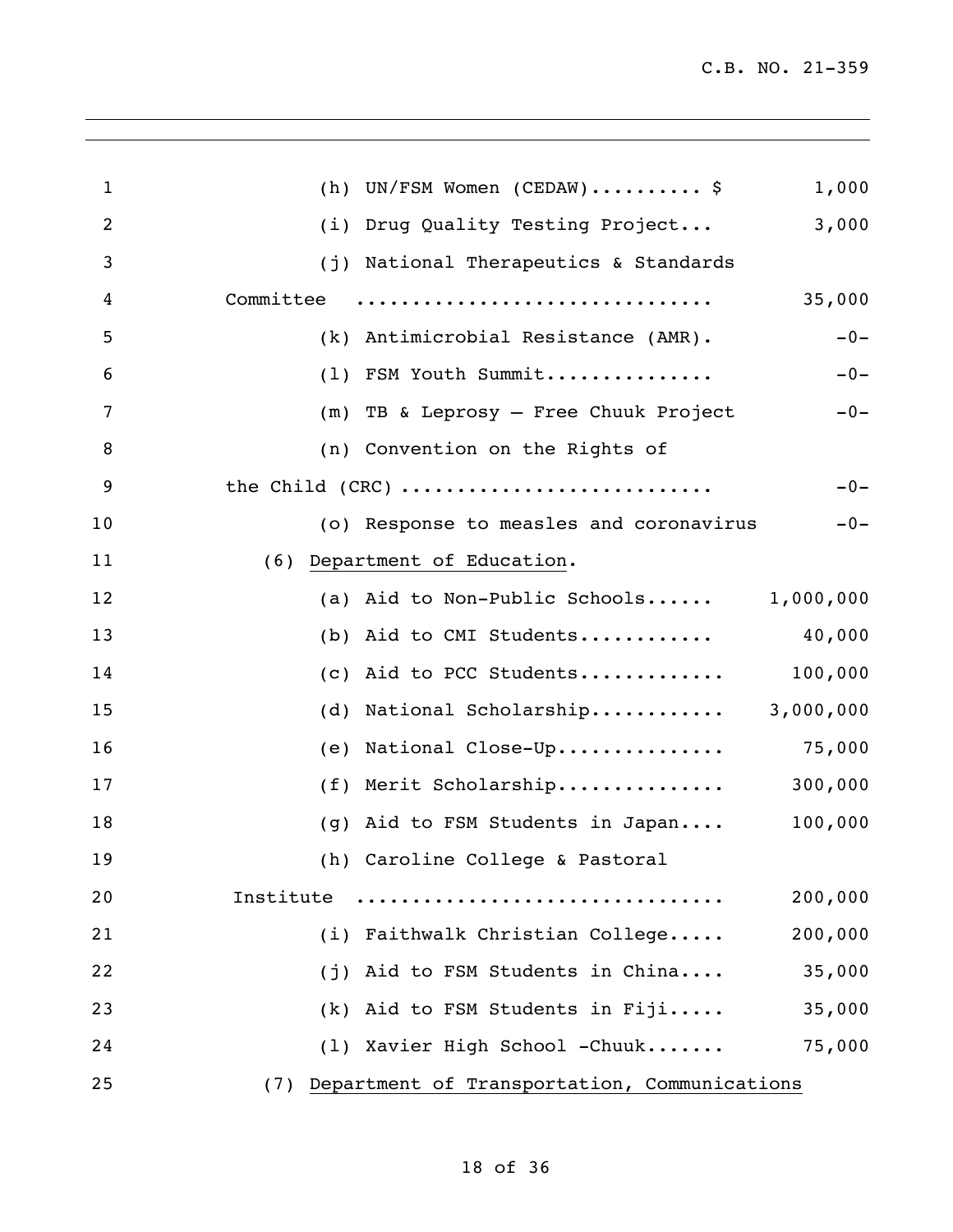| $\mathbf{1}$   | and Infrastructure.                                 |
|----------------|-----------------------------------------------------|
| $\overline{2}$ | (a) Asia Pacific Telecommunity \$<br>11,000         |
| 3              | (b) International Telecommunication Union<br>20,867 |
| 4              | $(c)$ ICAO<br>28,050                                |
| 5              | 600,000<br>(d) FSM Capital Energy                   |
| 6              | (e) Micronesian Shipping Commission.<br>25,000      |
| 7              | (f) Fuel and Provisions for Caroline                |
| 8              | Voyager and Navigator  1,345,830                    |
| 9              | $-0-$<br>(g) MS Navigator Repair and Services       |
| 10             | (8) Department of Justice.                          |
| 11             | (a) States Joint Law Enforcement: Kosrae. 75,000    |
| 12             | (b) States Joint Law Enforcement:                   |
| 13             | 200,000<br>Pohnpei                                  |
| 14             | (c) States Joint Law Enforcement: Chuuk, of         |
| 15             | which \$75,000 shall be used for Weno Municipal     |
| 16             | Police<br>200,000                                   |
| 17             | (d) States Joint Law Enforcement: Yap 75,000        |
| 18             | (e) Police Academy<br>100,000                       |
| 19             | 550,000<br>$(f)$ Fuel Subsidy                       |
| 20             | WIPO<br>$-0-$<br>(g)                                |
| 21             | Patrol Boat - Replenish<br>(h)<br>$-0-$             |
| 22             | Reimbursement - Yap Investigation<br>(i)<br>$-0-$   |
| 23             | Interpol-Membership & Activities<br>30,000<br>(j)   |
| 24             | Security for MIF<br>$-0-$<br>(k)                    |
| 25             | (1) Ammunitions for side arm & long                 |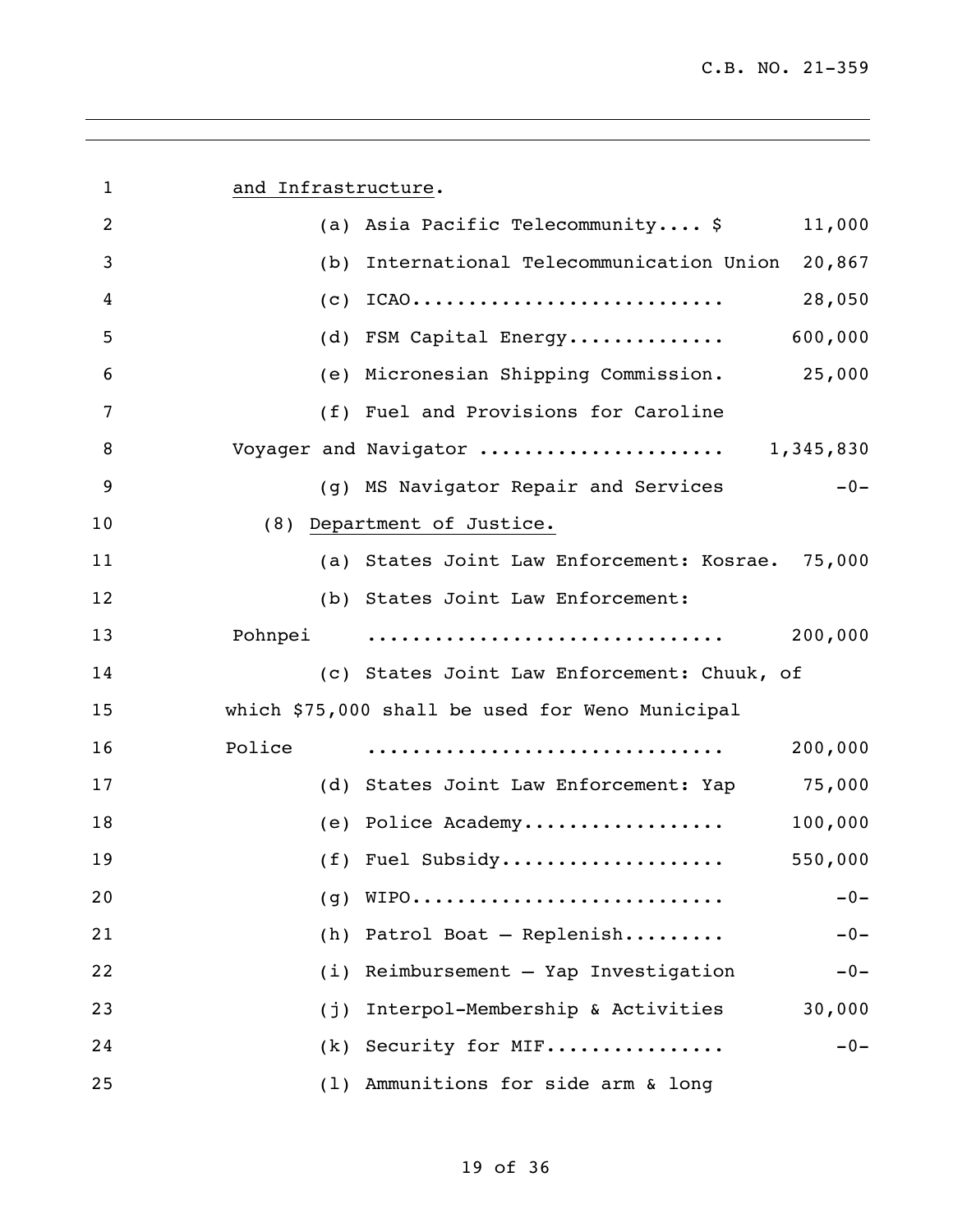| $\mathbf{1}$   | rifles<br>25,000                                      |
|----------------|-------------------------------------------------------|
| $\overline{2}$ | (m) Organizations for the Prohibition of              |
| 3              | 7,962<br>Chemical Weapons (OPCW)                      |
| 4              | (n) Comprehensive Nuclear Weapon Ban Treaty           |
| 5              | Organization (CTBT)<br>13,708                         |
| 6              | (o) Retroactive salary (2013-2016) for                |
| 7              | Captain of Police<br>$-0-$                            |
| 8              | (9) Department of Environment, Climate Change and     |
| 9              | Emergency Management                                  |
| 10             | (a) UNEP<br>835                                       |
| 11             | $(b)$ UNFCCC<br>325                                   |
| 12             | UNCCD<br>195<br>(c)                                   |
| 13             | (d) SPREP Membership<br>10,768                        |
| 14             | Waigani Convention<br>1,190<br>(e)                    |
| 15             | SPREP-Noumea Convention<br>1,764<br>(f)               |
| 16             | Earth Day Activities<br>15,000<br>(g)                 |
| 17             | 20,000<br>7th Bi-Annual Environment Conference<br>(h) |
| 18             | (i) Basel Convention<br>197                           |
| 19             | (j) Kyoto Protocol<br>484                             |
| 20             | (k) WMO Membership<br>15,000                          |
| 21             | (1) Disaster Assistance Emergency                     |
| 22             | Relief Fund (DAEF)- Matching $[-0-]$<br>200,000       |
| 23             | (m) Disaster Relief Fund $[-0-]$<br>100,000           |
| 24             | (10) Office of National Archives, Culture and         |
| 25             | Historic Preservation                                 |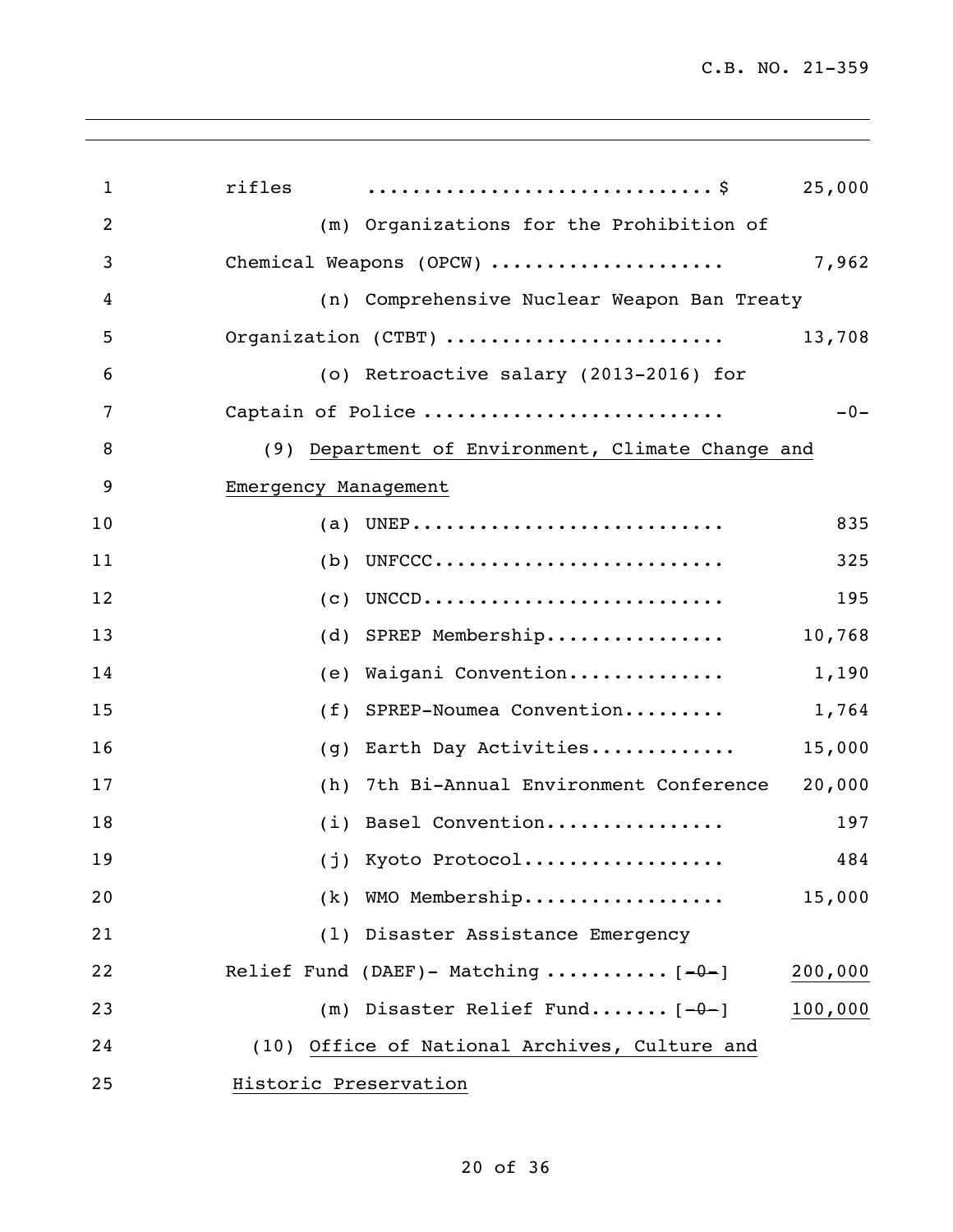| 1  | (a)                                                                                       | 4,000  |
|----|-------------------------------------------------------------------------------------------|--------|
| 2  | $NCSHPO \ldots \ldots \ldots \ldots \ldots \ldots \ldots \ldots$<br>(b)                   | 2,760  |
| 3  | PARBICA<br>(c)                                                                            | 100    |
| 4  | PIALA<br>(d)                                                                              | 100    |
| 5  | $WHC \ldots \ldots \ldots \ldots \ldots \ldots \ldots \ldots \ldots \ldots \ldots$<br>(e) | 54     |
| 6  | $(f)$ Library Fee                                                                         | 50     |
| 7  | (11) Office of the National Public Auditor                                                |        |
| 8  | (a) APIPA - Staff Development and                                                         |        |
| 9  | Membership Fee                                                                            | $-0-$  |
| 10 | (b) PASAI - Staff Development and                                                         |        |
| 11 | Membership Fee                                                                            | $-0-$  |
| 12 | (c) 2020 Conference - Staff Development                                                   |        |
| 13 | and Membership Fee                                                                        | $-0-$  |
| 14 | (d) Membership Fee in APPIPA & PASAI for                                                  |        |
| 15 | all FSM OPAs (National and State)                                                         | $-0-$  |
| 16 | (12) Congress of the Federated States of Micronesia                                       |        |
| 17 | IPU Conferences<br>(a)                                                                    | $-0-$  |
| 18 | (b) Climate Change Conferences                                                            | 50,000 |
| 19 | $(C)$ ACP                                                                                 | $-0-$  |
| 20 | $(d)$ APPF                                                                                | $-0-$  |
| 21 | (e) Staff Upgrade                                                                         | 25,000 |
| 22 | (f) World Bank-IMF Annual Meeting                                                         | $-0-$  |
| 23 | MRA Conference in Japan<br>(q)                                                            | 30,000 |
| 24 | (h) Fisheries Meetings                                                                    | 30,000 |
| 25 | IPU Annual Dues<br>(i)                                                                    | 12,500 |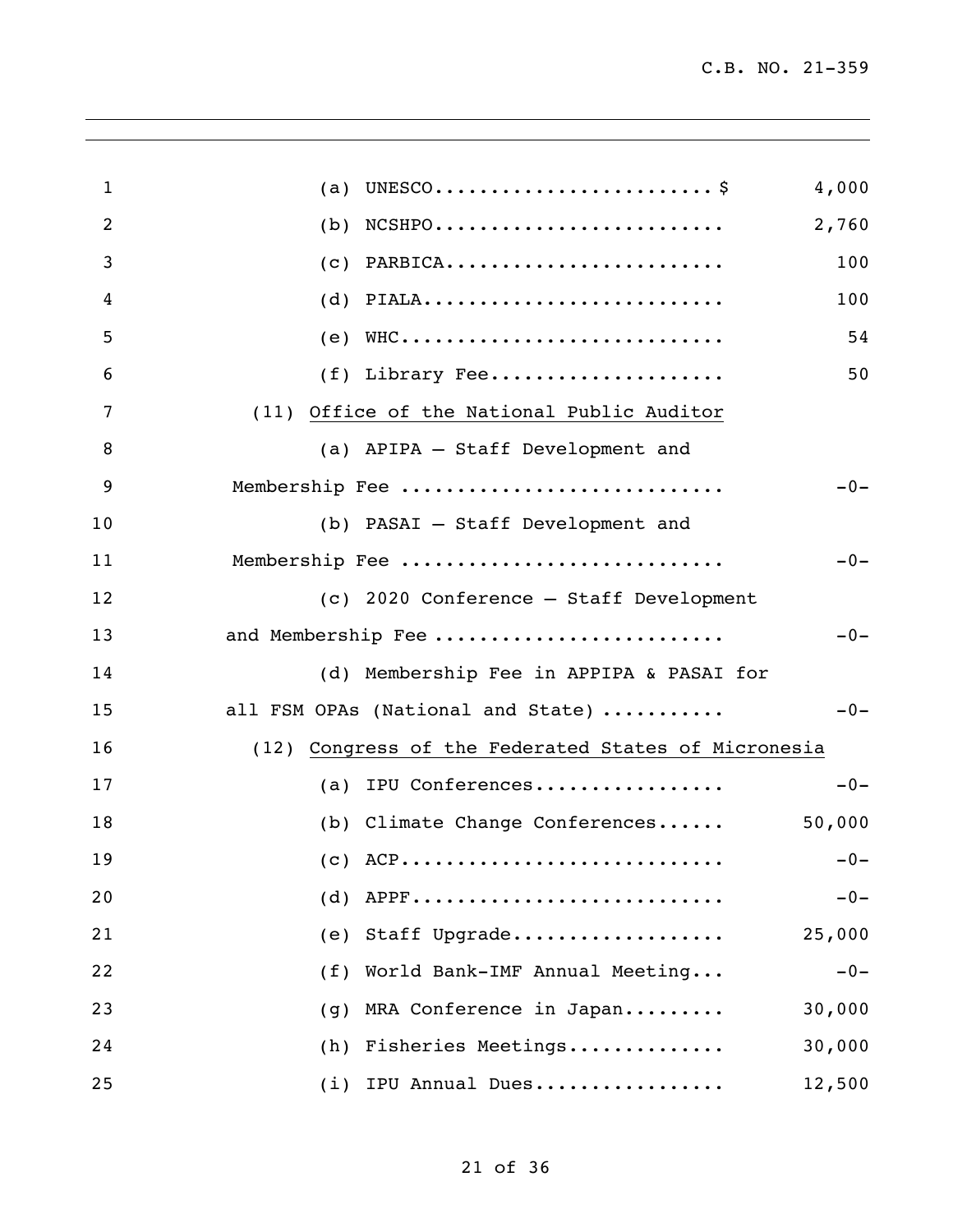| $\mathbf{1}$   | (j) COFA Alliance National Network                     |
|----------------|--------------------------------------------------------|
| $\overline{2}$ |                                                        |
| 3              | (k) Travel to Investment Advisor (Wilshire) -0-        |
| 4              | (1) Compact Historical Project<br>25,000               |
| 5              | (m) National Olympic Committee - Olympic               |
| 6              | Qualifiers and Assistance for Jennifer Chieng<br>$-0-$ |
| 7              | (n) Micronesia Productions<br>70,000                   |
| 8              | (o) Prior and Current Year Member &                    |
| 9              | Staff Housing<br>62,000                                |
| 10             | (13) Other Grants, Subsidies and Contributions.        |
| 11             | (a) COM Board Meeting<br>5,000                         |
| 12             | (b) COM-FSM Treaty Obligation 25,000                   |
| 13             | (c) FSM Social Security Administration 1,000,000       |
| 14             | (d) State Judiciaries: Kosrae<br>40,000                |
| 15             | (e) State Judiciaries: Pohnpei<br>60,000               |
| 16             | (f) State Judiciaries: Chuuk<br>110,000                |
| 17             | (g) State Judiciaries: Yap<br>40,000                   |
| 18             | 50,000<br>(h) National Law Day                         |
| 19             | (i) Micronesian Legal Services                         |
| 20             | Corporation (MLSC)<br>250,000                          |
| 21             | NORMA - Forum Fisheries Agency (FFA)<br>63,000<br>(j)  |
| 22             | NORMA - WCPFC Tuna Commission Fee<br>318,397<br>(k)    |
| 23             | 50,000<br>Independence Day Activities<br>(1)           |
| 24             | 260,000<br>MLFC Loan Payment<br>(m)                    |
| 25             | (n) Single Audit Fee (FY 2019)<br>460,000              |

,我们也不会有什么。""我们的人,我们也不会有什么?""我们的人,我们也不会有什么?""我们的人,我们也不会有什么?""我们的人,我们也不会有什么?""我们的人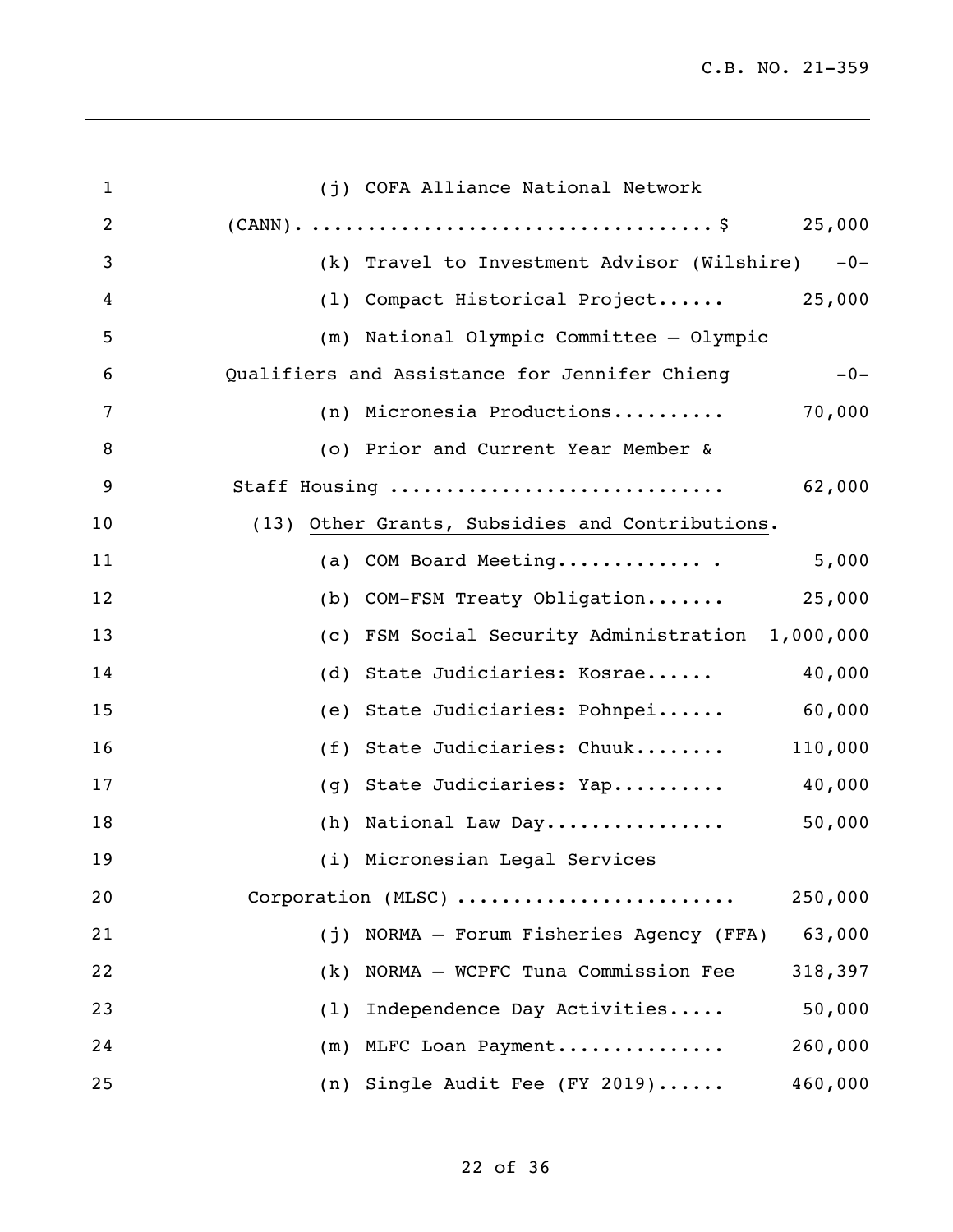| $\mathbf{1}$   | (o) Staff Housing, provided that                         |         |
|----------------|----------------------------------------------------------|---------|
| $\overline{2}$ | up to \$5,000 may be used for prior years                |         |
| 3              | housing arrears  \$                                      | 660,000 |
| 4              | (p) Recruitment and Repatriation                         | 223,218 |
| 5              | (q) Legal and Advocacy Services in                       |         |
| 6              | Washington D.C. (A&P)                                    | $-0-$   |
| 7              | (r) Pacific Missionary Aviation Service                  | 100,000 |
| 8              | (s) Caroline Air Subsidy for insurance                   |         |
| 9              | fuel, and other purposes                                 | 410,000 |
| 10             | (t) National Olympic Committee -                         |         |
| 11             | Coaches & Qualifying                                     | $-0-$   |
| 12             | (u) Saint Ceilia Catholic School - school                |         |
| 13             | buses and class room renovations                         | $-0-$   |
| 14             | (v) MiCare Subsidy                                       | 500,000 |
| 15             | (w) Contribution to Tourism Sector                       |         |
| 16             | Mitigation Fund                                          | $-0-$   |
| 17             | (x) FSM National Government Employee                     |         |
| 18             | Health Insurance Plan                                    | $-0-$   |
| 19             | $(y)$ General Election 2021                              | 497,607 |
| 20             | (z) Department of Finance & Administration               |         |
| 21             | settlement of sales tax issues                           | 4,521   |
| 22             | (aa) Department of Finance & Administration              |         |
| 23             | prior years outstanding billing for Treasury & CTA field |         |
| 24             |                                                          | 15,000  |
| 25             | (bb)Office of Public Defenders prior years               |         |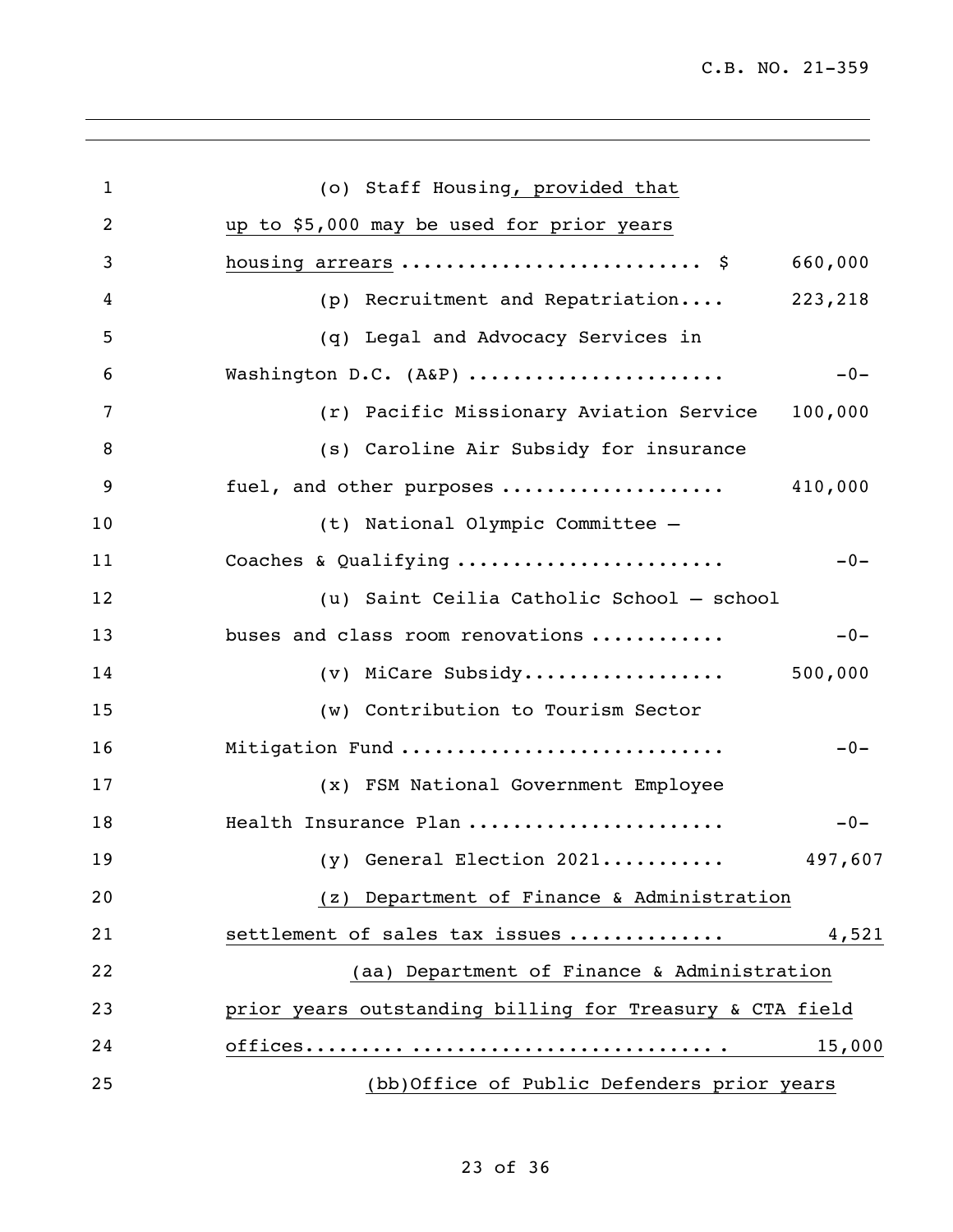| 1               | obligations<br>3,545                                         |
|-----------------|--------------------------------------------------------------|
| 2               | $TC&I-FMI$ Lease in Yap\$<br>105,000<br>(cc)                 |
| 3               | TC&I-ADB Reimbursement<br>(dd)<br>183,250                    |
| 4               | TC&I-AIP Matching for Yap Airport 3,350,000<br>(ee)          |
| 5               | TC&I prior years outstanding debt to on-<br>(ff)             |
| 6               | island vendors<br>3,000                                      |
| 7               | TC&I non-deducted wage<br>(gq)                               |
| 8               | and salary tax<br>33,805                                     |
| 9               | (hh) Department of Health and Social                         |
| 10              | Affairs- prior year obligation incurred to on-island         |
| 11              | vendor<br>5,992                                              |
| 12              | DOJ - Court judgement/settlement<br>5,000<br>(iii)           |
| 13              | MiCare<br>80,000<br>(jj)                                     |
| 14              | 500,000"<br>(kk) Subsidy to FSMTCC                           |
| 15              | Section 7. Section 9 of Public Law No. 21-185, as amended by |
| 16              | Public Law No. 21-210, is hereby further amended to read as  |
| 17 <sub>2</sub> | follows:                                                     |
| 18              | "Section 9. Capital and Human Resources Development.         |
| 19              | The sum of $$[14,108,696]$ 14,790,063 or so much thereof as  |
| 20              | may be necessary, is hereby appropriated from the General    |
| 21              | Fund of the Federated States of Micronesia for the fiscal    |
| 22              | year ending September 30, 2021, for the following capital    |
| 23              | improvements, development programs, and projects and         |
| 24              | human resources development. Of the total amount of          |

funds appropriated herein, \$1,246,022 shall be deemed to

## of 36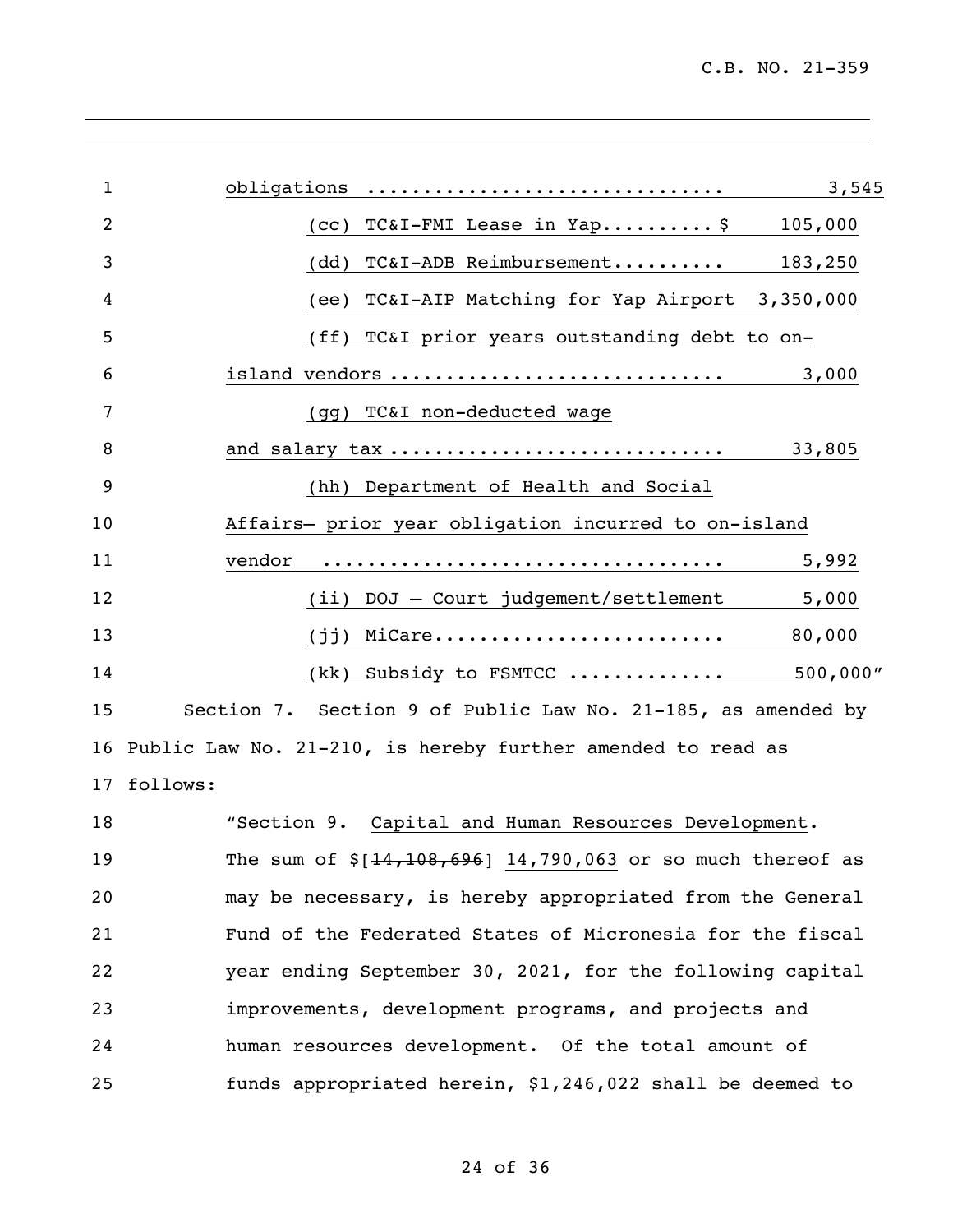C.B. NO. 21-359

| $\mathbf 1$ | come from funds available under the Supplemental                                  |
|-------------|-----------------------------------------------------------------------------------|
| 2           | Education Grant and \$1,000,000 shall be deemed to come                           |
| 3           | from funds available under the Compact Sector Grants.                             |
| 4           | The sum appropriated by this section shall be apportioned                         |
| 5           | as follows:                                                                       |
| 6           | (1) College of Micronesia - FSM.                                                  |
| 7           | (a) College of Micronesia-FSM $\frac{1}{2}$ 3,800,000                             |
| 8           | (b) FSM Fisheries and Maritime                                                    |
| 9           | Institute (FMI) $\ldots \ldots \ldots \ldots \ldots \ldots \ldots \ldots$ 875,611 |
| 10          | (c) College of Micronesia-FSM                                                     |
| 11          | SEG Funding<br>689,948                                                            |
| 12          | 285,000<br>(d) COM-FSM Endowment Fund                                             |
| 13          | (e) COM-FSM Building Infrastructure                                               |
| 14          | $-0-$                                                                             |
| 15          | (2) Department of Finance and Administration                                      |
| 16          | 40,000<br>(a) FSM Warehouse Lease and Maintenance                                 |
| 17          | $-0-$<br>(b) PCD Awareness and Training                                           |
| 18          | (3) Department of Resources and Development                                       |
| 19          | (a) R&D SNLC<br>$-0-$                                                             |
| 20          | Enhancing Fisheries: Kosrae<br>100,000<br>(b)                                     |
| 21          | Enhancing Fisheries: Pohnpei<br>100,000<br>(c)                                    |
| 22          | 100,000<br>Enhancing Fisheries: Chuuk<br>(d)                                      |
| 23          | Enhancing Fisheries: Yap<br>$-0-$<br>(e)                                          |
| 24          | R&D Conference<br>(f)<br>$-0-$                                                    |
| 25          | (g) Foreign Investment Data                                                       |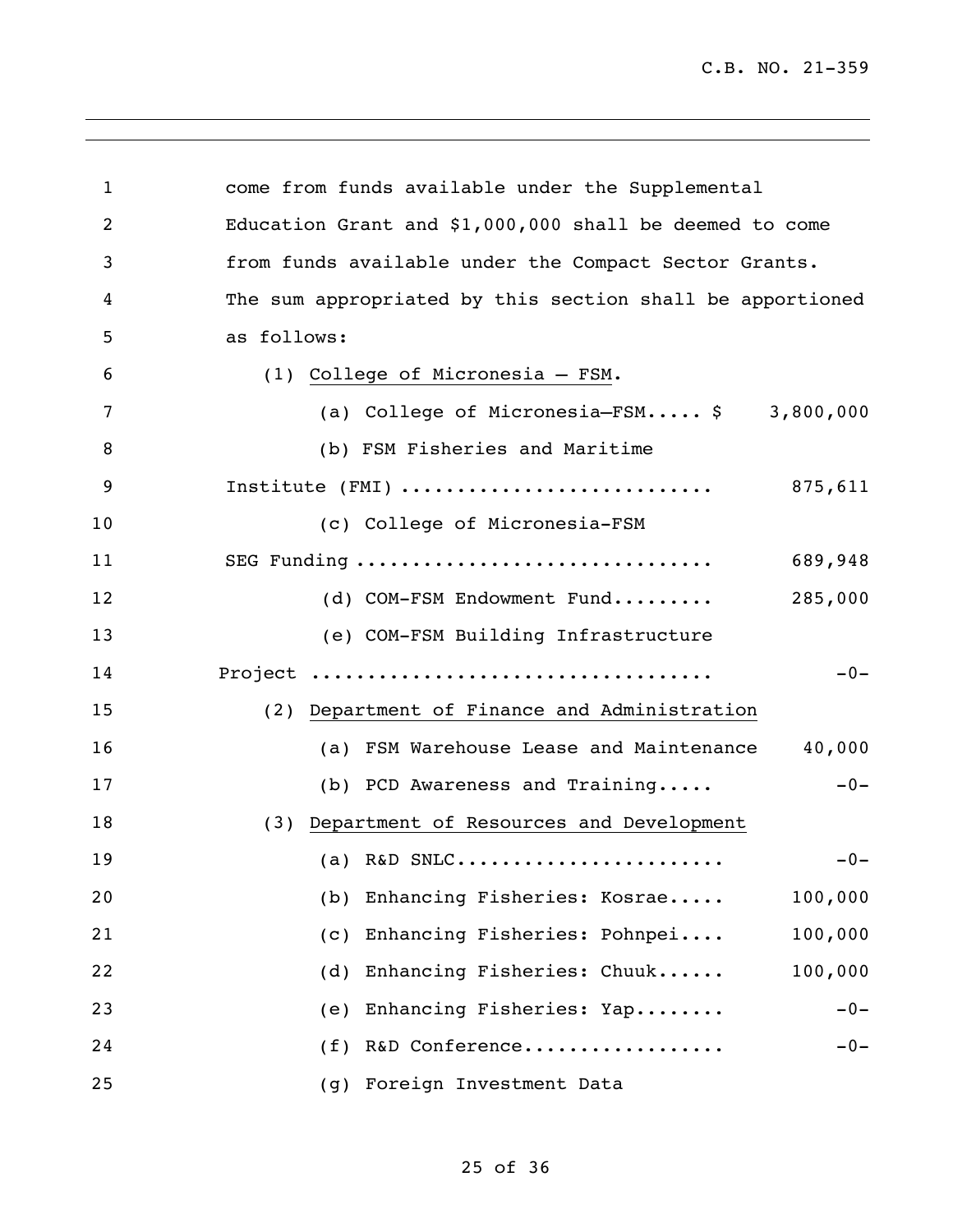| 1  | Management System \$                               | $-0-$   |
|----|----------------------------------------------------|---------|
| 2  | Expo 2020 Dubai UAE<br>(h)                         | $-0-$   |
| 3  | Intellectual Property Rights Regime 117,000<br>(i) |         |
| 4  | (j) Development of Coastal Fisheries               |         |
| 5  | Policy for FSM                                     | 150,000 |
| 6  | (k) Development & Operation                        |         |
| 7  | Framework to Implement the National                |         |
| 8  | Seabed Mining Act                                  | 200,000 |
| 9  | (1) Tourism Conference                             | $-0-$   |
| 10 | (m) Tourism Budget & Planning                      |         |
| 11 | with the States                                    | $-0-$   |
| 12 | (n) Tourism Public Awareness                       | $-0-$   |
| 13 | (o) Little Fire Ants (Eradication,                 |         |
| 14 | Control, & Prevention)                             | 166,440 |
| 15 | (p) State Strategic Action Plan                    |         |
| 16 | for the FSM                                        | 60,990  |
| 17 | (q) Renewable Energy Development Plan              | $-0-$   |
| 18 | (r) National Social Indicators Survey 661,713      |         |
| 19 | (s) Localization of Sustainable                    |         |
| 20 | Development Goals in the FSM                       | 320,812 |
| 21 | (t) FSM Association of Chamber of                  |         |
| 22 | Commerce/Support to COC                            | 67,000  |
| 23 | (u) National Coastal Fisheries                     |         |
| 24 | Monitoring Team                                    | $-0-$   |
| 25 | (v) Computing Facility Upgrade                     | $-0-$   |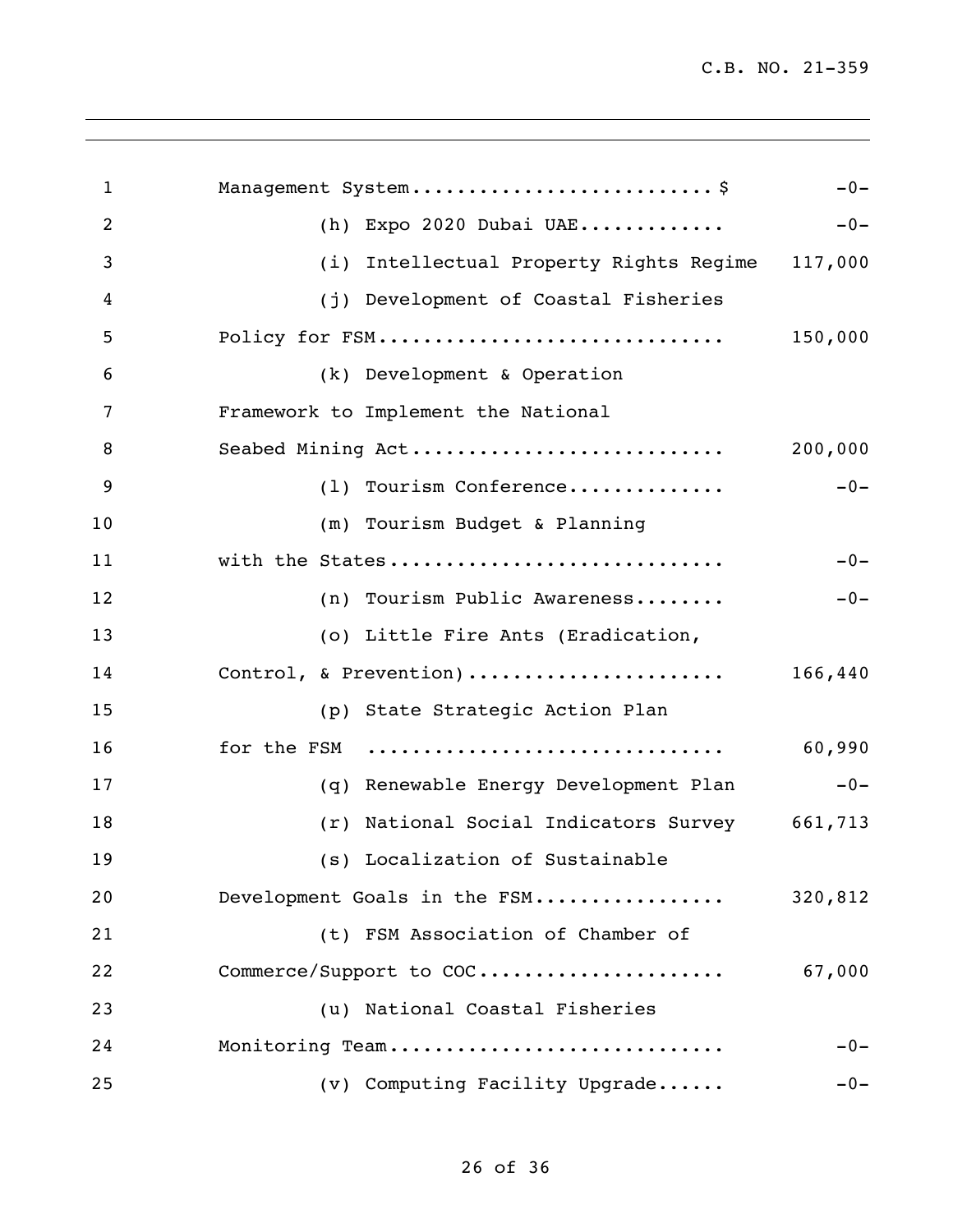| $\mathbf{1}$   | (w) Strengthening National/Private Sector        |
|----------------|--------------------------------------------------|
| $\overline{2}$ | Organizations in the FSM\$<br>$-0-$              |
| 3              | $(x)$ 2020 CPH<br>$-0-$                          |
| 4              | (4) Department of Transportation, Communications |
| 5              |                                                  |
|                | and Infrastructure                               |
| 6              | (a) Operation and Dry-Docking                    |
| 7              | of Caroline Voyager and Navigator 1,000,000      |
| 8              | (b) FSM National Government Computer             |
| 9              | 277,420                                          |
| 10             | (c) AIP Matching Fund<br>$-0-$                   |
| 11             | (d) Relocation of power and telephone            |
| 12             | lines in PNI<br>$-0-$                            |
| 13             | (e) FSM National Government Facility             |
| 14             | Improvements and Renovations<br>592,715          |
| 15             | (f) Outer Island Airport<br>$-0-$                |
| 16             | (g) New Warehouse Building<br>$-0-$              |
| 17             | (h) Airport Needs<br>200,000                     |
| 18             | (i) MV Hapilmohol-1 parts, repair                |
| 19             | of engine, and replacement<br>350,000            |
| 20             | Department of Justice<br>(5)                     |
| 21             | (a) Anti-Human Trafficking Enforcement,          |
| 22             | Campaign, and Investigation<br>125,000           |
| 23             | (b) Victim Shelter and Services<br>100,000       |
| 24             | (c) Boat Maintenance<br>150,000                  |
| 25             | (d) Slipping of the FSS Independence<br>750,000  |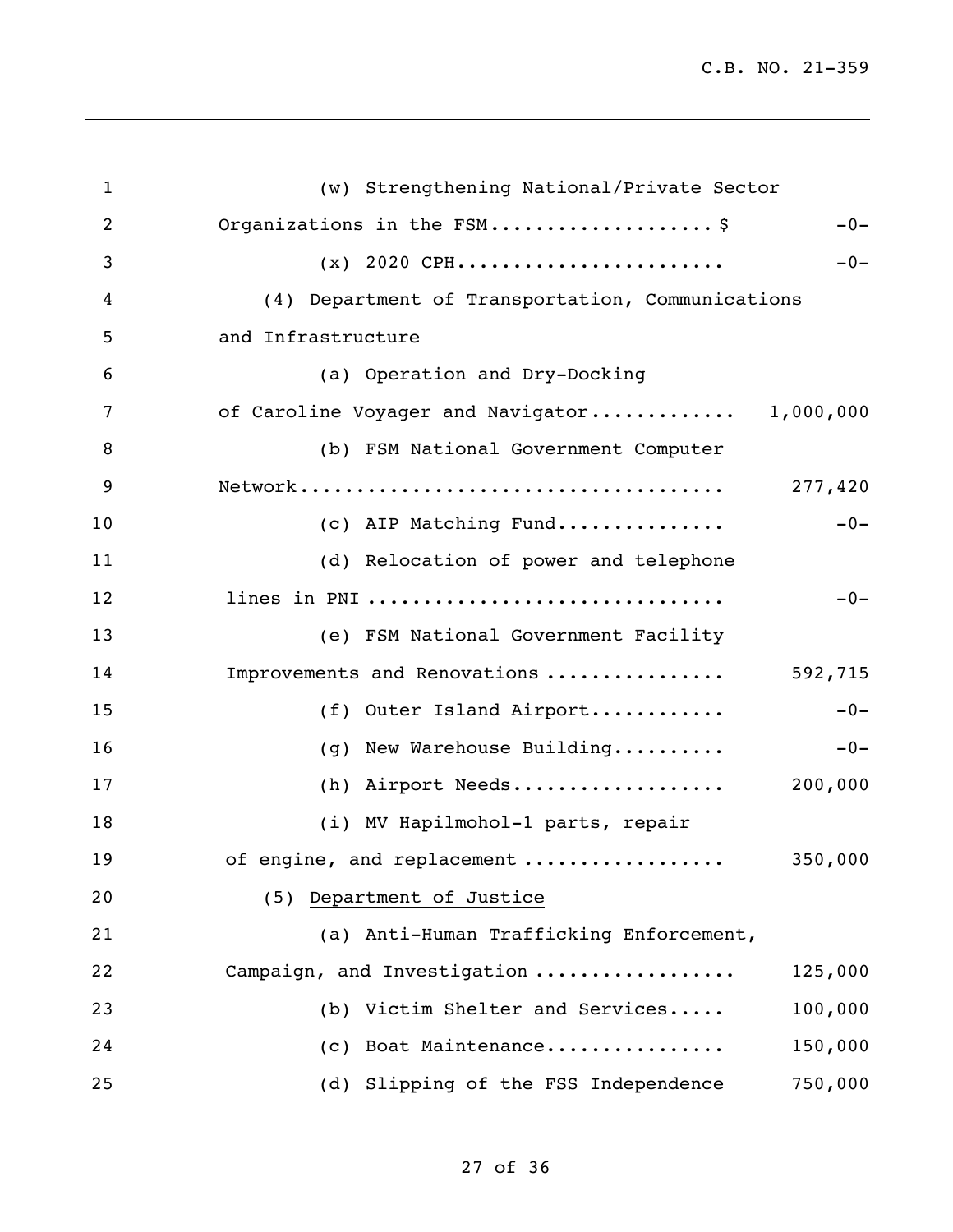| 1  | (e) DOJ Satellite Phone Billing \$            | 10,000  |
|----|-----------------------------------------------|---------|
| 2  | (f) HT Annual Conference                      | 50,000  |
| 3  | (g) Victim Shelter in Chuuk                   | 50,000  |
| 4  | (h) Build Anti-Trafficking Shelters           |         |
| 5  | in Pohnpei, Yap, and Kosrae                   | 150,000 |
| 6  | (i) Purchase four patrol boats                | $-0-$   |
| 7  | (j) COVID-19 Law Enforcement &                |         |
| 8  | Emergency Response                            | 375,033 |
| 9  | (6) Department of Environment, Climate Change |         |
| 10 | and Emergency Management                      |         |
| 11 | (a) National & State Table Top                |         |
| 12 | Exercise                                      | 30,000  |
| 13 | (b) Outer Island Trip Assessment -            |         |
| 14 | Climate Change & Disaster Risk Management     | 80,000  |
| 15 | (c) National Joint Platform for               |         |
| 16 | Environment & Risk Resilience                 | $-0-$   |
| 17 | (d) International Day for Disaster            |         |
| 18 | Reduction                                     | $-0-$   |
| 19 | (e) Training & Maintenance for Radio          |         |
| 20 | Communications                                | $-0-$   |
| 21 | (f) Fostering Sustainable Solid Waste         |         |
| 22 | Management Systems in FSM                     | 165,000 |
| 23 | (g) Fourth Disaster Risk Management           |         |
| 24 | Environment Conference                        | $-0-$   |
| 25 | National Election Commission Office<br>(7)    |         |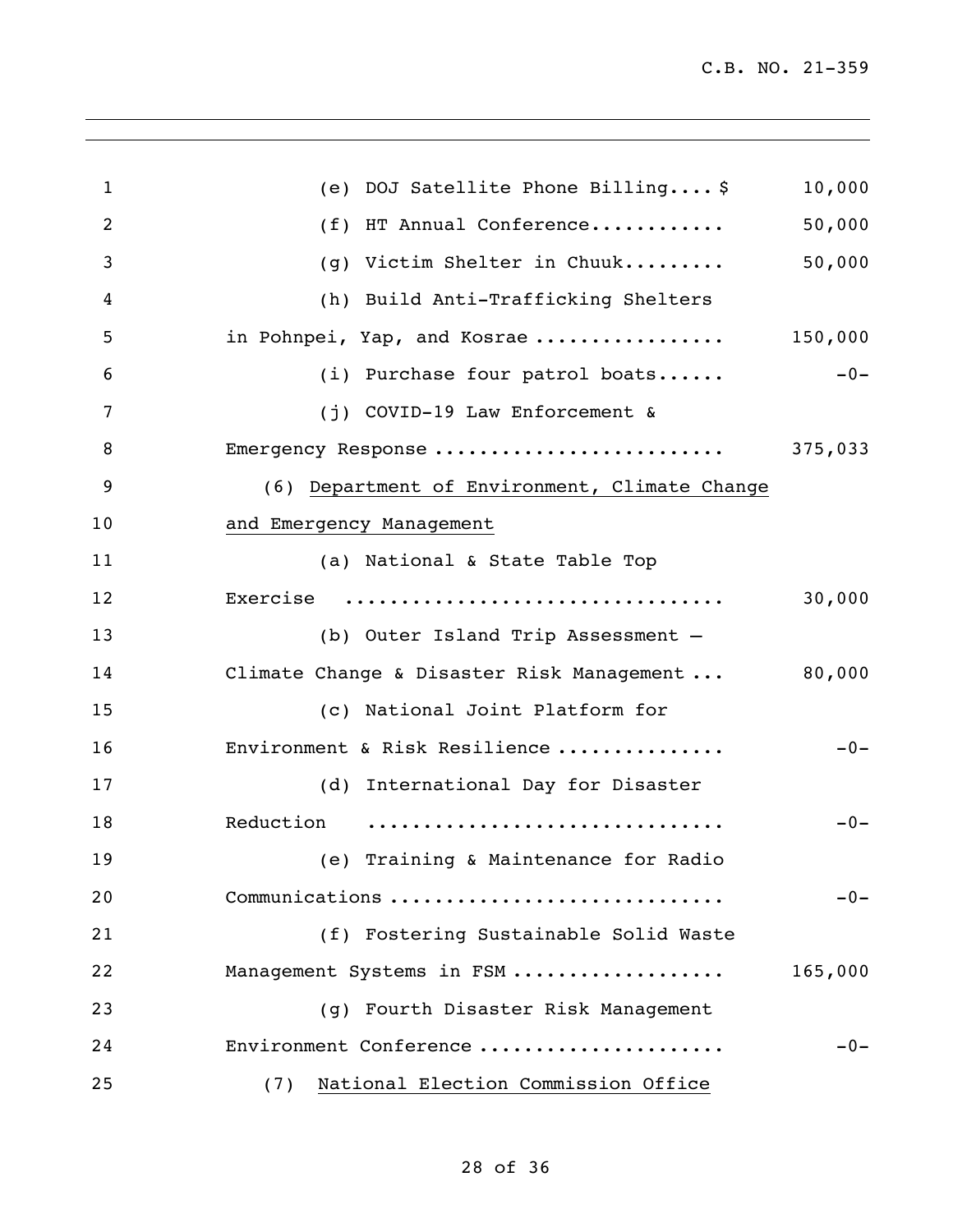| $\mathbf{1}$ | (a) Voter ID Card and New Voter                |         |
|--------------|------------------------------------------------|---------|
| 2            | Registration Project \$                        | 50,000  |
| 3            | Department of Health and Social Affairs<br>(8) |         |
| 4            | MOE-BHWP Med<br>(a)                            | 22,200  |
| 5            | Electronic Record System<br>(b)                | 35,000  |
| 6            | Rheumatic Heart Program<br>(c)                 | 120,000 |
| 7            | Medical Specialist Team<br>(d)                 | 195,000 |
| 8            | National Women Council<br>(e)                  | $-0-$   |
| 9            | Vector Surveillance & Control Program<br>(f)   | 50,000  |
| 10           | Histopathology Laboratory<br>(g)               | $-0-$   |
| 11           | FSM Food Safety Laboratory<br>(h)              | $-0-$   |
| 12           | Pathologist<br>(i)                             | 105,000 |
| 13           | Food/Water Testing Lab<br>(j)                  | $-0-$   |
| 14           | Youth in Sports<br>(k)                         | 50,000  |
| 15           | Doctors: Foundation Project<br>(1)             | $-0-$   |
| 16           | Implementing IHR Core Capacity<br>(m)          |         |
| 17           | to Improve Health Security                     | 50,000  |
| 18           | Antimicrobial Resistance (AMR)<br>(n)          | $-0-$   |
| 19           | (9) Department of Education                    |         |
| 20           | NDOE Year 3 Project (SEG)<br>(a)               | 556,074 |
| 21           | School Accreditation<br>(b)                    | 250,000 |
| 22           | Teacher Certification Project<br>(c)           | 168,000 |
| 23           | Literacy Intervention for FSM<br>(d)           |         |
| 24           | Leaders of Tomorrow (LIFT)                     | $-0-$   |
| 25           | Development of Science Student<br>(e)          |         |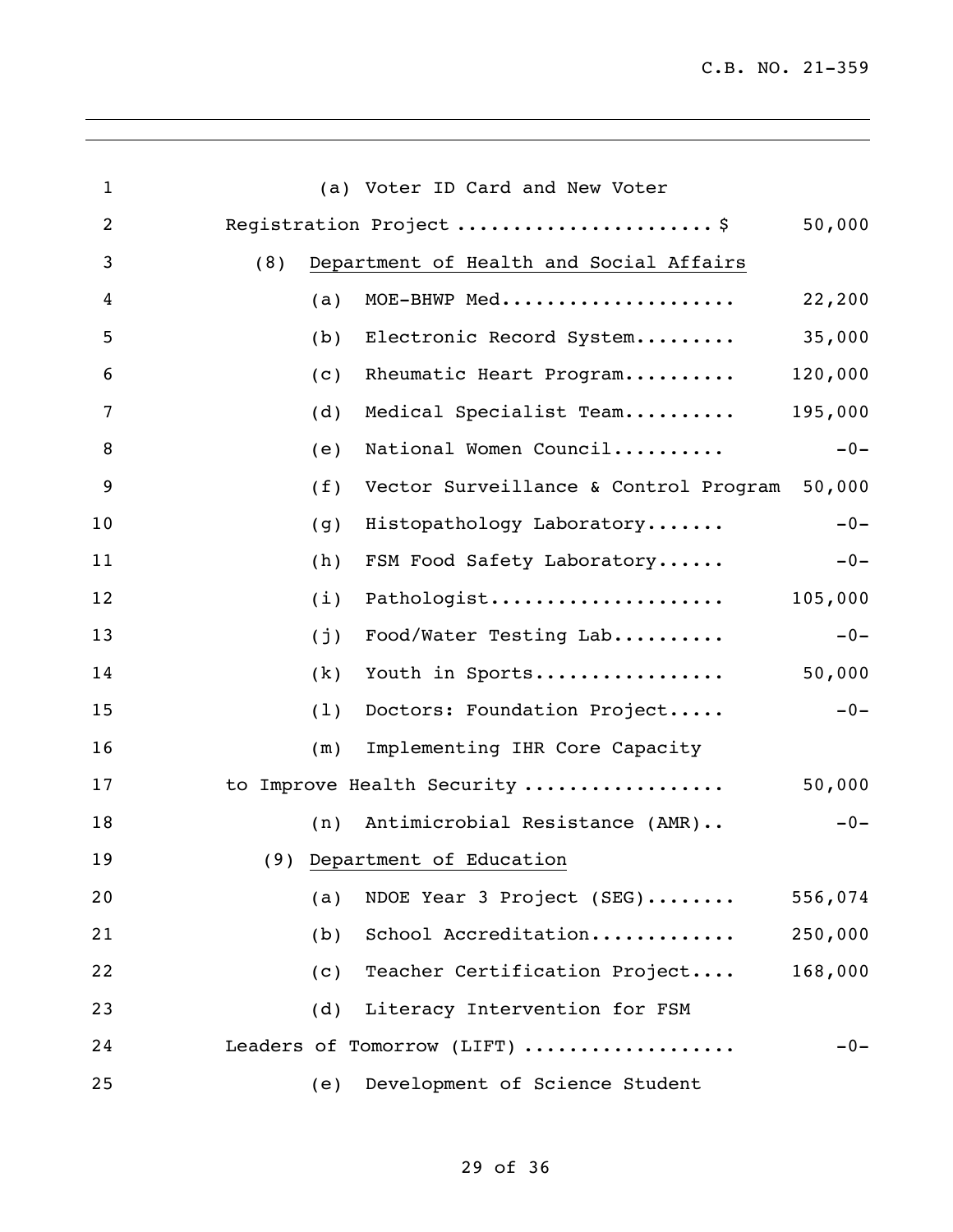| $\mathbf{1}$ | Learning Outcomes (SLOs) \$<br>$-0-$               |
|--------------|----------------------------------------------------|
| 2            | Development Quality<br>(f)<br>$-0-$                |
| 3            | NMCT Administration<br>$-0-$<br>(g)                |
| 4            | Assessment & Research to<br>(h)                    |
| 5            | revive NMCT<br>112,740                             |
| 6            | (10)<br><b>NORMA</b>                               |
| 7            | Commemoration of World Tuna Day 2021 40,000<br>(a) |
| 8            | FFC Meetings<br>$-0-$<br>(b)                       |
| 9            | Hosting WPCFC, TTC, & SC<br>10,000<br>(c)          |
| 10           | Internship for students in the<br>(d)              |
| 11           | area of fisheries management<br>5,000              |
| 12           | T3 Monitoring 100,000<br>(e)                       |
| 13           | (11) Other Capital and Human Resources Development |
| 14           | Capital Improvement Projects<br>$-0-$<br>(a)       |
| 15           | Design and Construction of<br>(b)                  |
| 16           | Veterans Memorial<br>$-0-$                         |
| 17           | (c) Conservation Society<br>$-0-$                  |
| 18           | 2020 Constitutional Convention.<br>(d)<br>$-0-$    |
| 19           | (e) Purchase/down payment for FSM                  |
| 20           | $-0-$<br>Embassy in Japan                          |
| 21           | (f) Chuuk State Purchase of a Field                |
| 22           | Trip vessel<br>$-0-$                               |
| 23           | (g) Pohnpei State Purchase of Field Trip           |
| 24           | Vessel and Operation<br>$-0-$                      |
| 25           | Enhancing Tourism<br>$-0-$<br>(h)                  |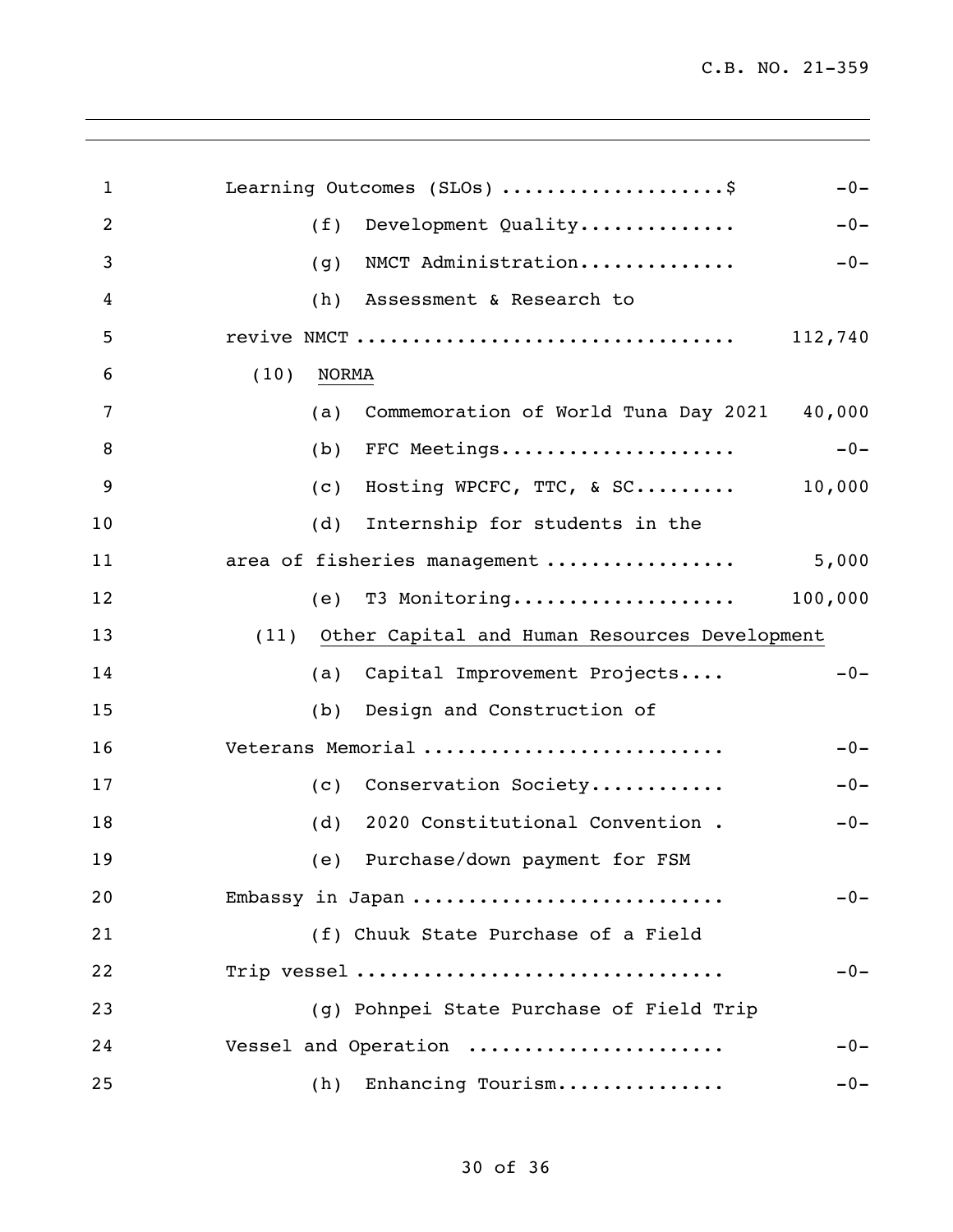C.B. NO. 21-359

| 1  | (i) Purchase and delivery of an                          |
|----|----------------------------------------------------------|
| 2  | outer island airplane \$<br>$-0-$                        |
| 3  | (j) Assistance to FSM residents                          |
| 4  | stranded in Hawaii & Guam due to COVID-19<br>$-0-$       |
| 5  | Assistance to FSM students<br>(k)                        |
| 6  | unable to return home due to COVID-19<br>$-0-$           |
| 7  | (1) Payment to University of Guam for FSM                |
| 8  | students room & board due to COVID-19<br>$-0-$           |
| 9  | Contribution to the Guam Consulate<br>(m)                |
| 10 | for COVID-19 response activities<br>$-0-$                |
| 11 | (n) Renovations to the Congress                          |
| 12 |                                                          |
| 13 | (o) Funding for Portland Consulate Office and            |
| 14 | associated security system requirements 631,367"         |
| 15 | Section 8. Section 10 of Public Law No. 21-185 is hereby |
| 16 | amended to read as follows:                              |
| 17 | "Section 10. Employment Ceilings. The maximum number of  |
| 18 | positions for each branch and agency of the National     |
| 19 | Government of the Federated States of Micronesia for     |
| 20 | fiscal year 2021 shall be as follows:                    |
| 21 | 614                                                      |
| 22 | (2) Legislative Branch<br>66                             |
| 23 | (3) Judicial Branch<br>42                                |
| 24 | (4) Public Auditor<br>23                                 |
| 25 | (5) Agencies:                                            |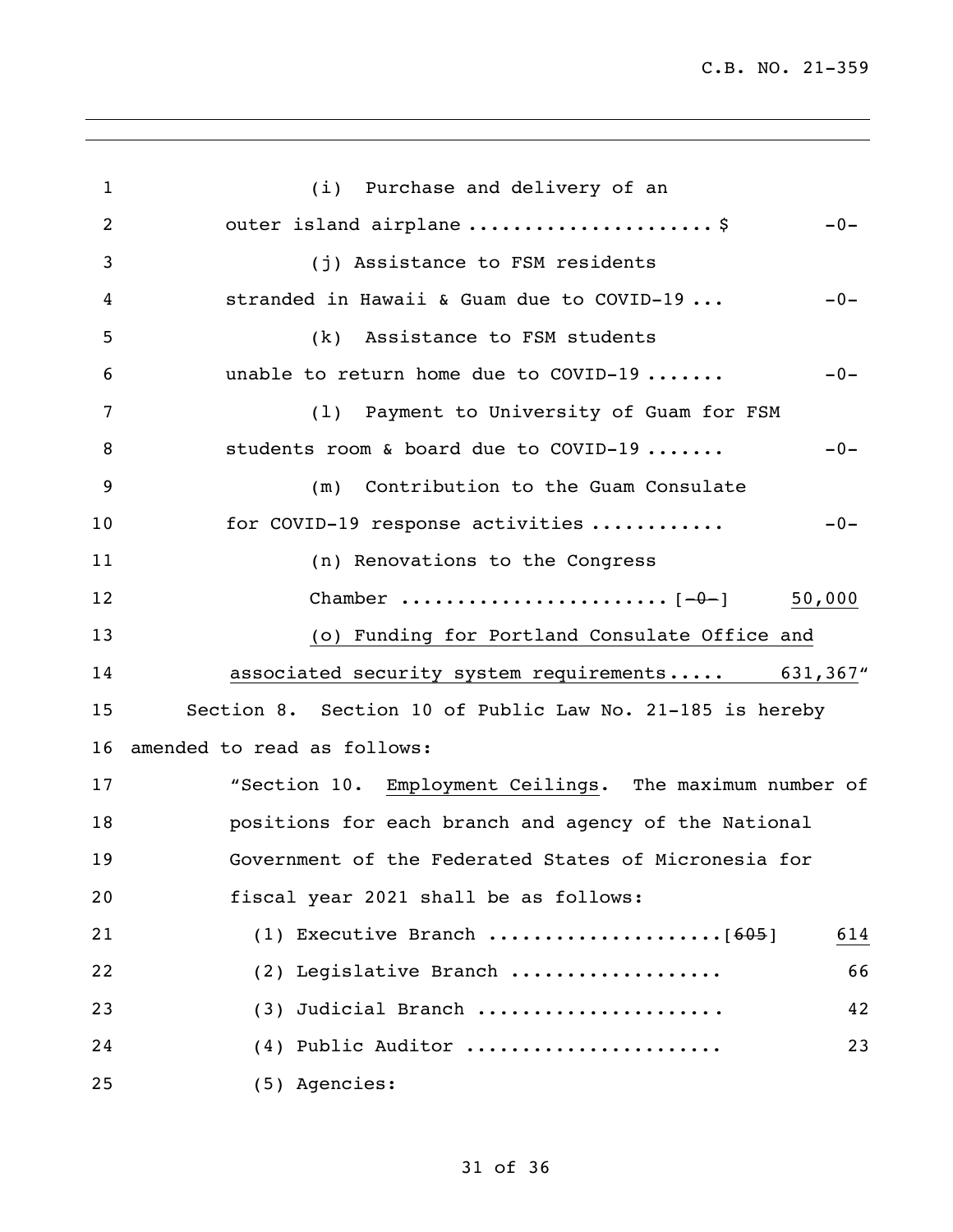$\overline{\phantom{a}}$ 

| $\mathbf{1}$ | (a) National Oceanic Resource                                  |
|--------------|----------------------------------------------------------------|
| 2            | Management Authority<br>29                                     |
| 3            | (b) FSM Banking Board<br>4                                     |
| 4            | 5<br>(c) FSM Insurance Board                                   |
| 5            | (d) National Postal Services<br>40                             |
| 6            | (6) Special Programs:                                          |
| 7            | (a) National Election Commission                               |
| 8            | $13.$ "                                                        |
| 9            | Section 9. Section 12 of Public Law No. 21-185, as amended     |
| 10           | by Public Law No. 21-210, is hereby further amended to read as |
| 11           | follows:                                                       |
| 12           | "Section 12. Allotment and Management of Funds and Lapse       |
| 13           | Dates.                                                         |
| 14           | (1) General provisions.                                        |
| 15           | (a) All funds appropriated by this act shall be                |
| 16           | allotted, managed, administered and accounted for in           |
| 17           | accordance with applicable law, including, but not limited     |
| 18           | to, the Financial Management Act of 1979.                      |
| 19           | (b) The allottees shall be responsible for ensuring            |
| 20           | that these funds, or so much thereof as may be necessary,      |
| 21           | are used solely for the purposes specified in this act,        |
| 22           | and that no obligations are incurred in excess of the sums     |
| 23           | appropriated.                                                  |
| 24           | (2) Allottees. The allottees of the funds                      |
| 25           | appropriated by this act are as follows:                       |

# of 36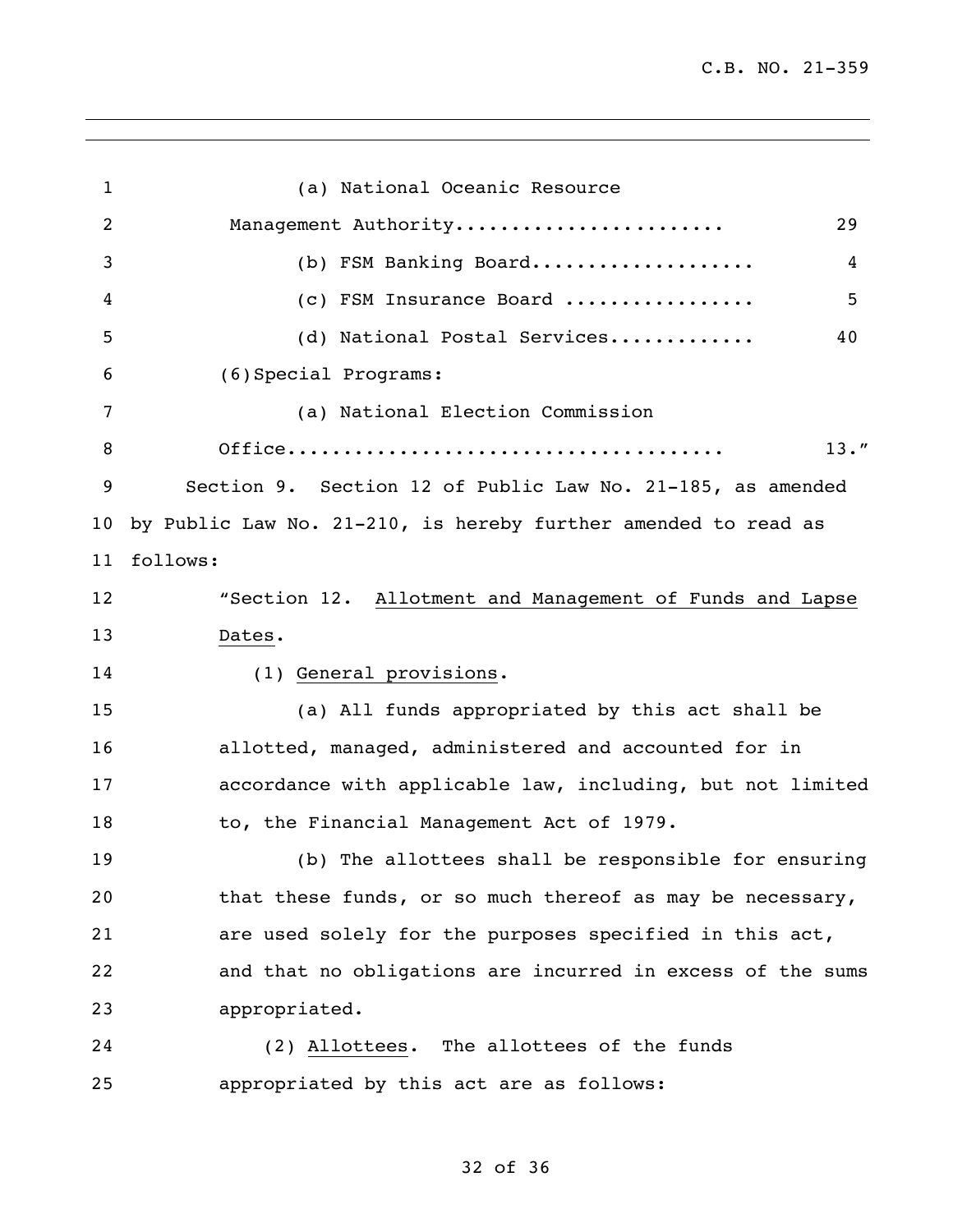(a) Section 2 - the allottee of these funds shall be the President of the Federated States of Micronesia; (b) Section 3 - the allottee of these funds shall be the Speaker of the Congress of the Federated States of Micronesia; (c) Section 4 – the allottee of these funds shall be the Chief Justice of the Supreme Court of the Federated States of Micronesia; (d) Section 5 – the allottee of these funds shall be the Public Auditor of the Federated States of Micronesia; (e) Sections 6 through 9 - the allottee of these funds shall be the President of the Federated States of Micronesia; PROVIDED, HOWEVER, that for the following subsections of sections 8 through 9 of this act: (i) Sections 8(1)(f) and 8(13)(q) – the allottee of these funds shall be the Chair of the Joint 18 Committee on Compact Review and Planning; (ii) Section 8(8)(a) – the allottee of these funds shall be the Governor of the state of Kosrae; (iii) Section 8(8)(b) – the allottee of these funds shall be the Governor of the state of Pohnpei; (iv) Section 8(8)(c) – the allottee of these funds shall be the Governor of the state of Chuuk; (v) Section 8(8)(d) – the allottee of these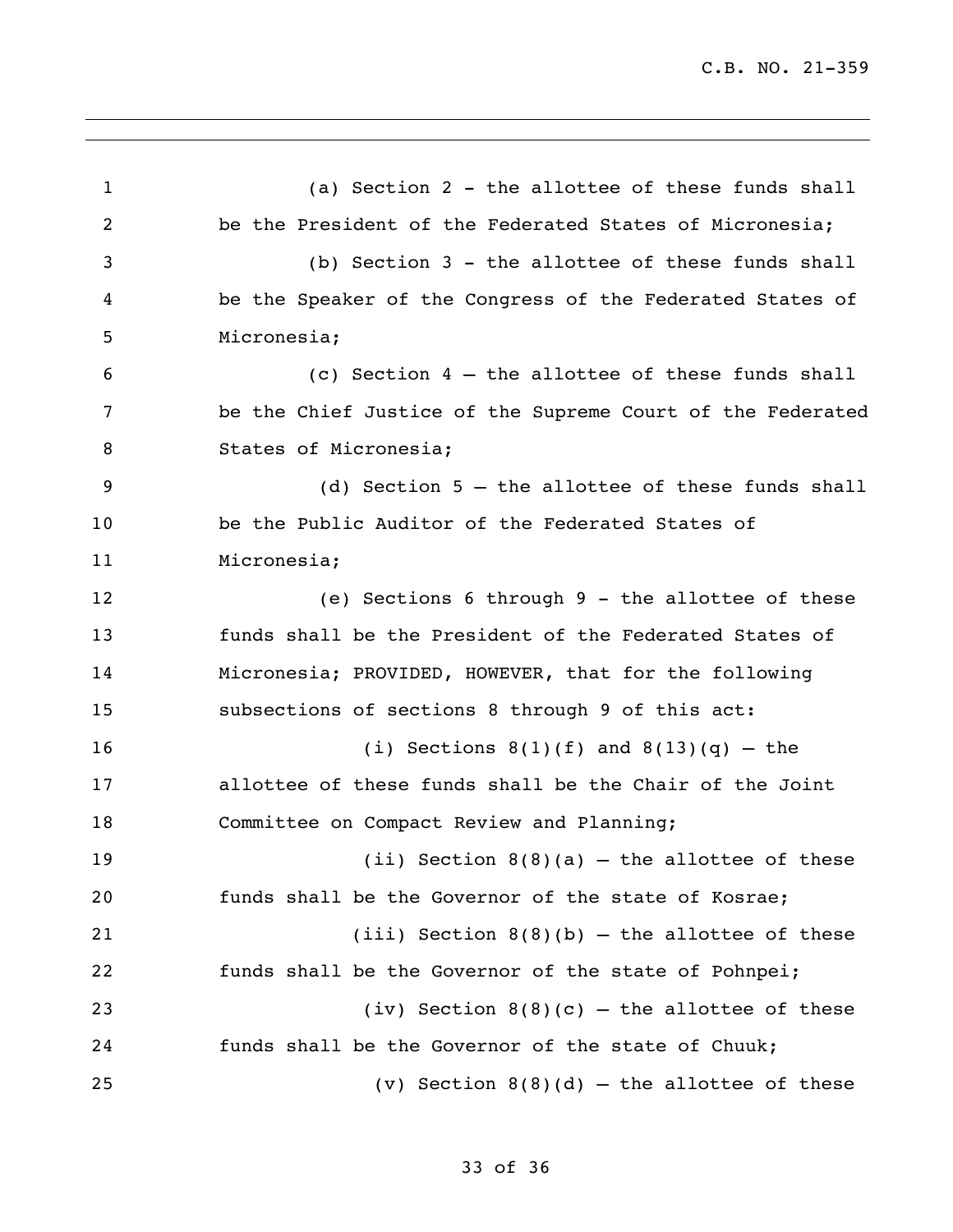```
1 funds shall be the Governor of the state of Yap;
2 (vi) Section 8(11) – the allottee of these 
3 funds shall be the Public Auditor of the Federated States 
4 of Micronesia;
5 (vii) Section 8(12) – the allottee of these 
6 funds shall be the Speaker of the Congress of the 
7 Federated States of Micronesia;
8 (viii) Section 8(13)(a) – the allottee of 
9 these funds shall be the President of the College of 
10 Micronesia-FSM;
11 (ix) Section 8(13)(d) through (g) - the 
12 allottee of these funds shall be the Chief Justice of the 
13 respective State Supreme Court;
14 (x) Section 8(13)(h) - the allottee of these 
15 funds shall be the Chief Justice of the Supreme Court of 
16 the Federated States of Micronesia;
17 (xi) Section 8(13)(t) - the allottee of these 
18 funds shall be the National Olympic Committee;
19 (xii) Section 8(13)(u) - the allottee of these 
20 funds shall be the Principal of Saint Cecilia Catholic 
21 School;
22 (xiiii) Section 9(1) – the allottee of these 
23 funds shall be the President of the College of Micronesia-
24 FSM;
25 (xiv) Section 9(3)(b) – the allottee of these
```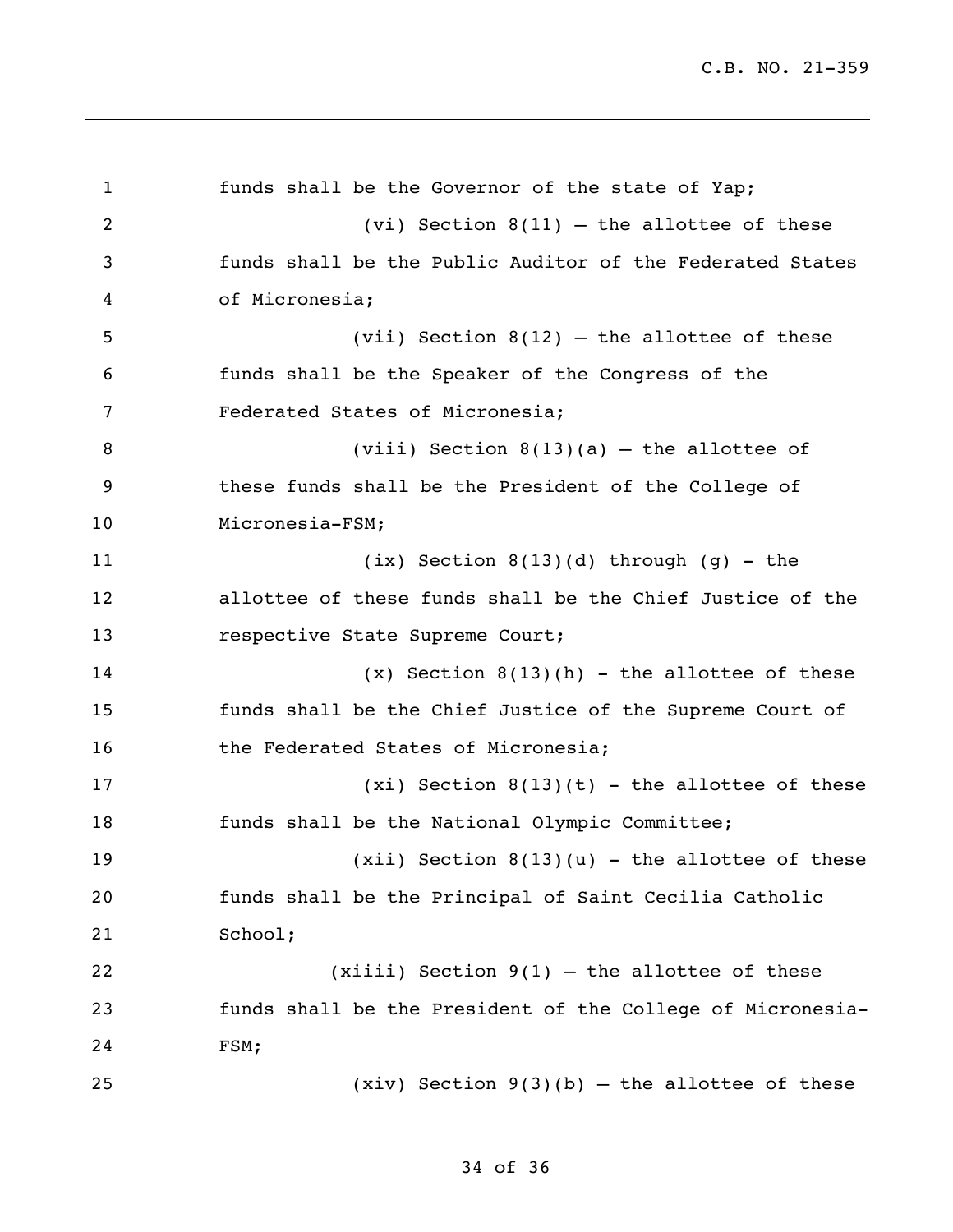| $\mathbf{1}$ | funds shall be the Governor of the state of Kosrae;    |
|--------------|--------------------------------------------------------|
| 2            | $(xv)$ Section 9(3)(c) – the allottee of these         |
| 3            | funds shall be the Governor of the state of Pohnpei;   |
| 4            | $(xvi)$ Section 9(3)(d) – the allottee of these        |
| 5            | funds shall be the Governor of the state of Chuuk;     |
| 6            | (xvii) Section $9(3)(e)$ – the allottee of these       |
| 7            | funds shall be the Governor of the state of Yap;       |
| 8            | (xviii) Section $9(4)(i)$ - the allottee of these      |
| 9            | funds shall be the Secretary of the Department of      |
| 10           | Transportation, Communications and Infrastructure;     |
| 11           | $(xix)$ Section 9(11)(b) and 9(11)(n) - the            |
| 12           | allottee of these funds shall be the Speaker of the    |
| 13           | Congress of the Federated States of Micronesia;        |
| 14           | $(xx)$ Section 9(11)(d) – the allottee of these        |
| 15           | funds shall be the President of the Constitutional     |
| 16           | Convention;                                            |
| 17           | $(xxi)$ Section $9(11)(f)$ – the allottee of these     |
| 18           | funds shall be the Governor of the state of Chuuk; and |
| 19           | $(xxii)$ Section $9(11)(g)$ - the allottee of these    |
| 20           | funds shall be the Secretary of the Department of      |
| 21           | Transportation, Communications and Infrastructure.     |
| 22           | $(xxiii)$ Section $8(13)(r)$ the allottee of these     |
| 23           | funds shall be the Governor of the State of Yap."      |
| 24           |                                                        |
| 25           |                                                        |